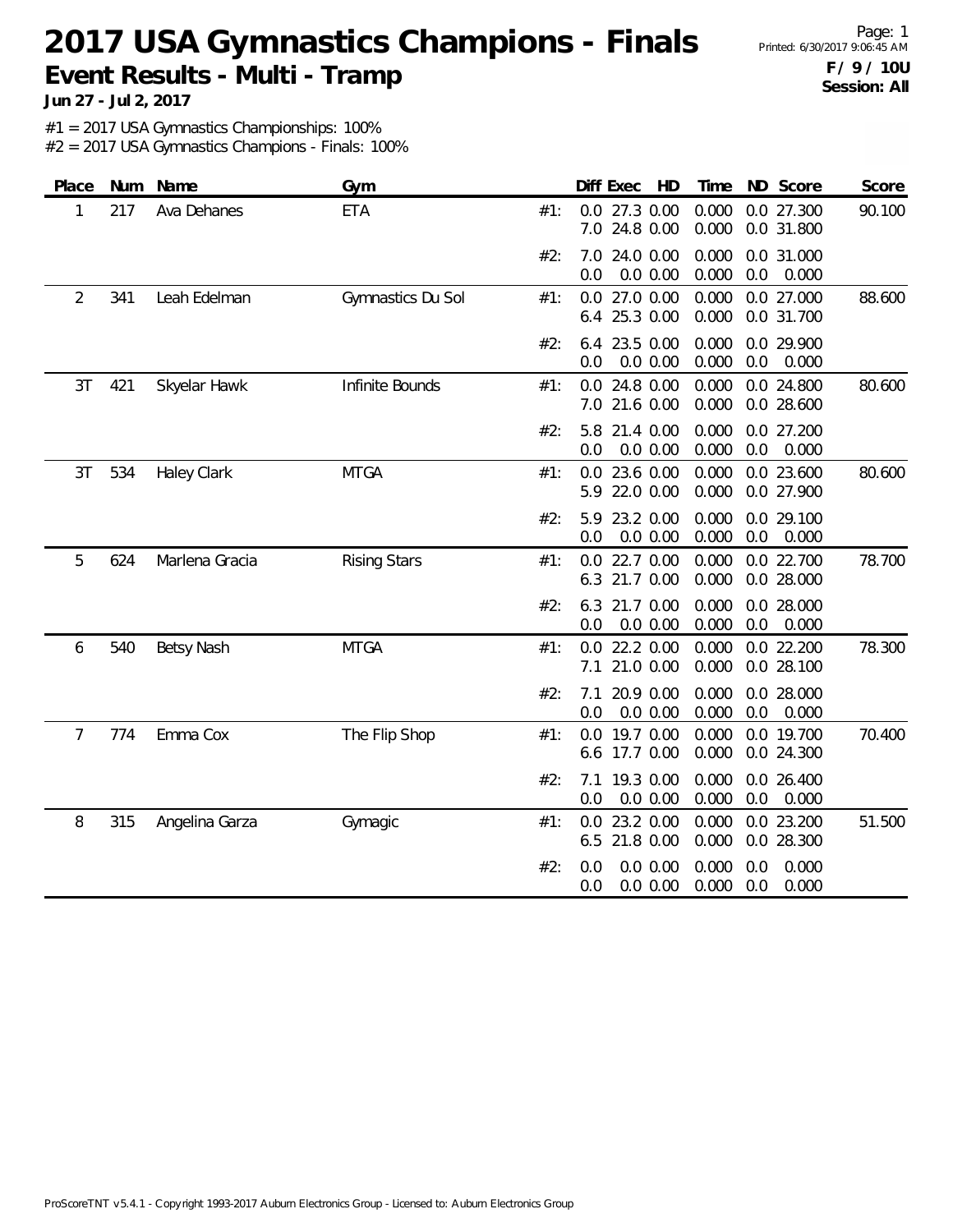Page: 1 **M / 9 / 10U Session: All**

**Jun 27 - Jul 2, 2017**

#1 = 2017 USA Gymnastics Championships: 100%

| Place | <b>Num</b> | Name               | Gym                      |     | Diff Exec<br>HD.                                     | Time           |     | ND Score                 | Score  |
|-------|------------|--------------------|--------------------------|-----|------------------------------------------------------|----------------|-----|--------------------------|--------|
|       | 794        | Nicholas Kosarikov | Tornado Sport Club       | #1: | 25.4 0.00<br>0.0<br>$6.4$ 22.6 0.00                  | 0.000<br>0.000 |     | 0.0 25.400<br>0.0 29.000 | 83.200 |
|       |            |                    |                          | #2: | $6.4$ 22.4 0.00<br>$0.0\,0.00$<br>$0.0^{\circ}$      | 0.000<br>0.000 | 0.0 | 0.0 28.800<br>0.000      |        |
| 2     | 603        | Xavier Harper      | <b>Premier Athletics</b> | #1: | 22.0 0.00<br>$0.0^-$<br>7.1 21.0 0.00                | 0.000<br>0.000 |     | 0.022.000<br>0.0 28.100  | 77.300 |
|       |            |                    |                          | #2: | 0.00<br>- 20.1<br>71<br>$0.0\,0.00$<br>$0.0^{\circ}$ | 0.000<br>0.000 | 0.0 | 0.027.200<br>0.000       |        |
| 3     | 655        | Maxx Smithlin      | <b>SGA</b>               | #1: | 18.3 0.00<br>0.0<br>5.8 20.4 0.00                    | 0.000<br>0.000 |     | 0.0 18.300<br>0.0 26.200 | 69.500 |
|       |            |                    |                          | #2: | 5.8 19.2 0.00<br>$0.0\,0.00$<br>0.0                  | 0.000<br>0.000 | 0.0 | 0.025.000<br>0.000       |        |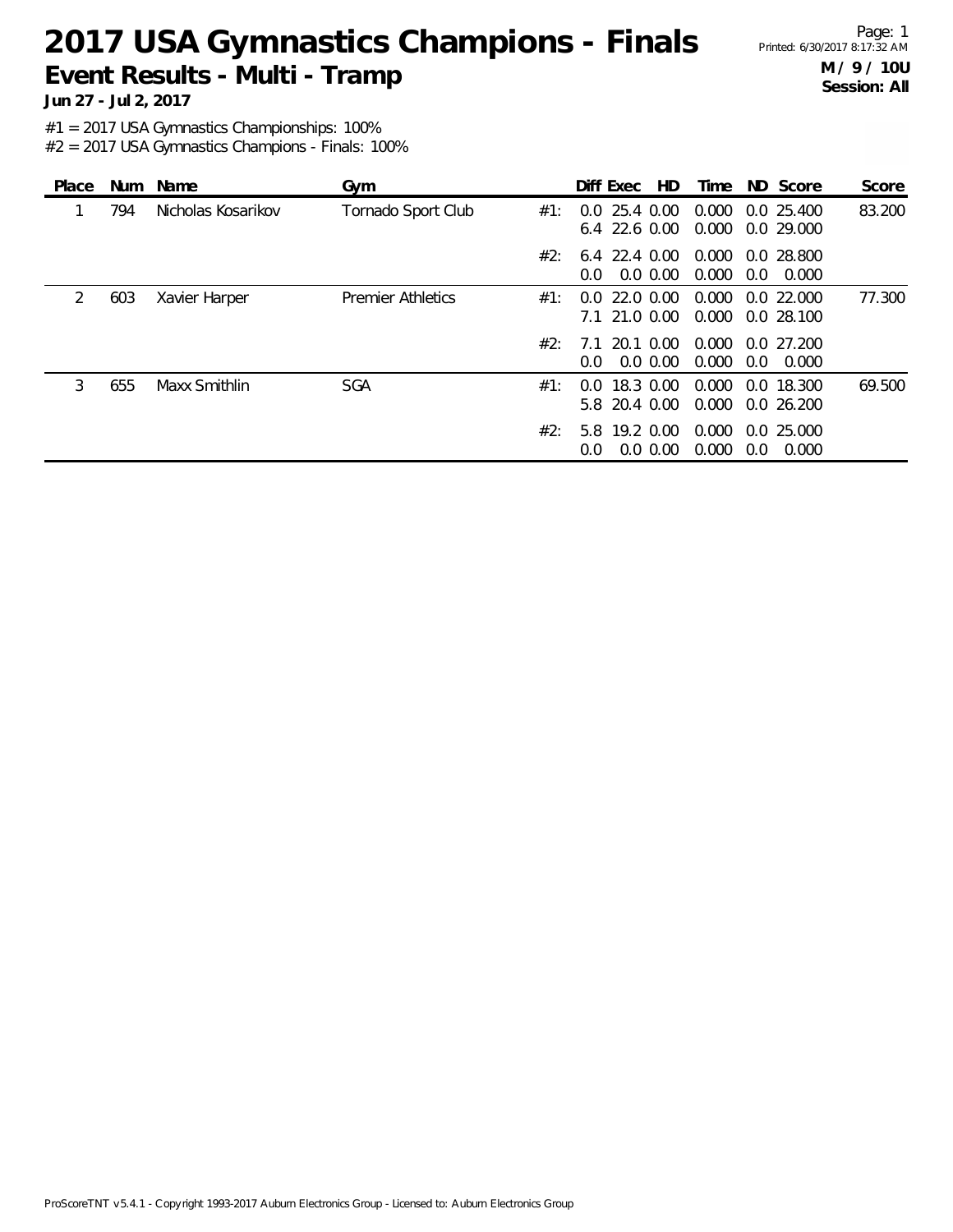Page: 1 **F / 9 / 11-12 Session: All**

**Jun 27 - Jul 2, 2017**

#1 = 2017 USA Gymnastics Championships: 100%

| Place | Num | Name            | Gym                 |     | Diff Exec<br>HD                        | ND Score<br>Time                                        | Score  |
|-------|-----|-----------------|---------------------|-----|----------------------------------------|---------------------------------------------------------|--------|
| 1     | 47  | Ava Huss        | Air Sports          | #1: | 25.8 0.00<br>0.0<br>23.8 0.00<br>6.6   | 0.000<br>0.0 25.800<br>0.000<br>0.0 30.400              | 87.700 |
|       |     |                 |                     | #2: | 24.4 0.00<br>7.1<br>$0.0\ 0.00$<br>0.0 | 0.000<br>0.0 31.500<br>0.000<br>0.0<br>0.000            |        |
| 2     | 235 | Ashley Sherman  | <b>ETA</b>          | #1: | 26.1 0.00<br>0.0<br>5.6 24.6 0.00      | 0.000<br>0.0 26.100<br>0.000<br>0.0 30.200              | 87.400 |
|       |     |                 |                     | #2: | 25.5 0.00<br>5.6<br>0.0<br>0.0 0.00    | 0.000<br>0.0 31.100<br>0.000<br>0.0<br>0.000            |        |
| 3     | 503 | Zuzu Smith      | Midwest Training    | #1: | 26.2 0.00<br>0.0<br>23.8 0.00<br>6.9   | 0.000<br>0.0 26.200<br>0.000<br>0.0 30.700              | 86.500 |
|       |     |                 |                     | #2: | 22.7 0.00<br>6.9<br>0.0<br>0.0 0.00    | 0.000<br>0.0 29.600<br>0.000<br>0.0<br>0.000            |        |
| 4     | 335 | Emily Keenan    | Gymnast Factory     | #1: | 24.4 0.00<br>0.0<br>23.1 0.00<br>7.1   | 0.000<br>0.0 24.400<br>0.000<br>0.0 30.200              | 85.100 |
|       |     |                 |                     | #2: | 23.4 0.00<br>7.1<br>0.0 0.00<br>0.0    | 0.000<br>0.0 30.500<br>0.000<br>0.0<br>0.000            |        |
| 5     | 37  | Kaitlyn Caswell | Air Extreme         | #1: | 24.4 0.00<br>0.0<br>22.3 0.00<br>7.1   | 0.000<br>0.0 24.400<br>0.000<br>0.0 29.400              | 84.100 |
|       |     |                 |                     | #2: | 23.2 0.00<br>7.1<br>0.0<br>0.0 0.00    | 0.000<br>0.0 30.300<br>0.000<br>0.0<br>0.000            |        |
| 6     | 865 | Giana Bianchini | World Elite         | #1: | 24.6 0.00<br>0.0<br>23.7 0.00<br>7.1   | 0.000<br>0.0 24.600<br>0.000<br>0.0 30.800              | 83.900 |
|       |     |                 |                     | #2: | 21.4 0.00<br>7.1<br>0.0<br>0.0 0.00    | 0.000<br>0.0 28.500<br>0.000<br>0.0<br>0.000            |        |
| 7     | 357 | Kaylee Bowar    | Gypsy Flyers Eagan  | #1: | 24.9 0.00<br>0.0<br>22.4 0.00<br>6.5   | 0.000<br>0.0 24.900<br>0.000<br>0.0 28.900              | 83.300 |
|       |     |                 |                     | #2: | 23.0 0.00<br>6.5<br>0.0 0.00<br>0.0    | 0.000<br>0.0 29.500<br>0.000<br>0.0<br>0.000            |        |
| 8     | 811 | Laci Lewis      | Twist and Shout     | #1: | 25.1 0.00<br>0.0<br>22.9 0.00<br>6.6   | 0.000<br>0.0 25.100<br>0.000<br>0.0 29.500              | 80.200 |
|       |     |                 |                     | #2: | 0.0 0.00<br>0.0                        | 5.4 20.2 0.00 0.000 0.0 25.600<br>0.000<br>0.0<br>0.000 |        |
| 9Τ    | 360 | Jenna McCarthy  | Gypsy Flyers Eagan  | #1: | 25.2 0.00<br>0.0<br>22.0 0.00<br>6.4   | 0.000<br>0.0 25.200<br>0.000<br>0.0 28.400              | 53.600 |
|       |     |                 |                     | #2: | 0.0 0.00<br>0.0<br>0.0 0.00<br>0.0     | 0.000<br>0.000<br>0.0<br>0.000<br>0.0<br>0.000          |        |
| 10T   | 800 | Kalyana Dickson | Trevinos            | #1: | 0.0 23.7 0.00<br>6.3 23.6 0.00         | 0.000<br>0.0 23.700<br>0.000<br>0.0 29.900              | 53.600 |
|       |     |                 |                     | #2: | 0.0 0.00<br>0.0<br>0.0 0.00<br>0.0     | 0.000<br>0.000<br>0.0<br>0.000<br>0.000<br>0.0          |        |
| 11T   | 176 | Gracie Cain     | Eagle Gymnastics TX | #1: | 24.0 0.00<br>0.0<br>21.6 0.00<br>7.1   | 0.000<br>0.0 24.000<br>0.0 28.700<br>0.000              | 52.700 |
|       |     |                 |                     | #2: | 0.0 0.00<br>0.0<br>0.0 0.00<br>0.0     | 0.000<br>0.000<br>0.0<br>0.000<br>0.000<br>0.0          |        |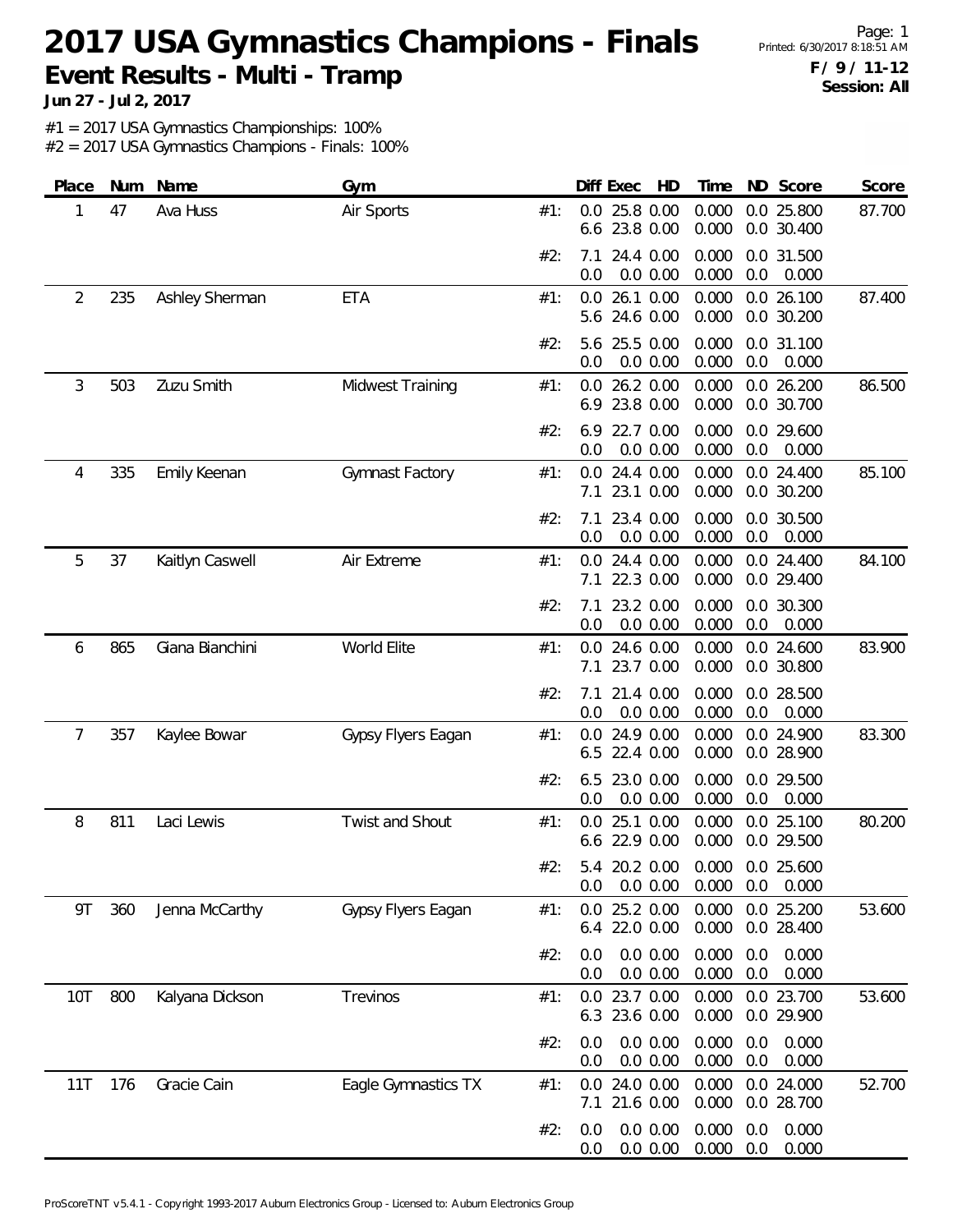Page: 2 **F / 9 / 11-12 Session: All**

**Jun 27 - Jul 2, 2017**

#1 = 2017 USA Gymnastics Championships: 100%

| Place | Num | Name              | Gym                |     | Diff Exec<br>HD                       | ND Score<br>Time                                      | Score  |
|-------|-----|-------------------|--------------------|-----|---------------------------------------|-------------------------------------------------------|--------|
| 12T   | 615 | Kiley Wilkinson   | Premier Gymnastics | #1: | 0.0<br>24.5 0.00<br>21.1 0.00<br>7.1  | 0.000<br>0.0 24.500<br>0.000<br>0.0 28.200            | 52.700 |
|       |     |                   |                    | #2: | 0.0 0.00<br>0.0<br>0.0<br>0.0 0.00    | 0.000<br>0.0<br>0.000<br>0.000<br>0.0<br>0.000        |        |
| 13    | 767 | MaryDeary Lehman  | <b>TEG</b>         | #1: | 0.0 23.4 0.00<br>6.8<br>22.3 0.00     | 0.000<br>0.0 23.400<br>0.000<br>0.0 29.100            | 52.500 |
|       |     |                   |                    | #2: | 0.0 0.00<br>0.0<br>0.0 0.00<br>0.0    | 0.000<br>0.000<br>0.0<br>0.000<br>0.0<br>0.000        |        |
| 14    | 369 | Cheyenne Seaux    | Hangtime TNT       | #1: | 24.0 0.00<br>0.0<br>21.8 0.00<br>6.3  | 0.000<br>0.0 24.000<br>0.0 28.100<br>0.000            | 52.100 |
|       |     |                   |                    | #2: | 0.0 0.00<br>0.0<br>0.0<br>0.0 0.00    | 0.000<br>0.000<br>0.0<br>0.0<br>0.000<br>0.000        |        |
| 15    | 337 | Natalie Sheffey   | Gymnast Factory    | #1: | 23.4 0.00<br>0.0<br>21.4 0.00<br>6.5  | 0.000<br>0.0 23.400<br>0.000<br>0.0 27.900            | 51.300 |
|       |     |                   |                    | #2: | 0.0 0.00<br>0.0<br>0.0 0.00<br>0.0    | 0.000<br>0.000<br>0.0<br>0.000<br>0.0<br>0.000        |        |
| 16    | 468 | Karlie Bowman     | Legacy T&T         | #1: | 22.9 0.00<br>0.0<br>22.3 0.00<br>5.8  | 0.000<br>0.0 22.900<br>0.000<br>0.0 28.100            | 51.000 |
|       |     |                   |                    | #2: | 0.0 0.00<br>0.0<br>0.0<br>0.0 0.00    | 0.000<br>0.0<br>0.000<br>0.000<br>0.0<br>0.000        |        |
| 17    | 298 | Morgan VanDyck    | Fox Valley T&T     | #1: | 23.1 0.00<br>0.0<br>6.9<br>20.9 0.00  | 0.000<br>0.0 23.100<br>0.000<br>0.0 27.800            | 50.900 |
|       |     |                   |                    | #2: | $0.0\ 0.00$<br>0.0<br>0.0<br>0.0 0.00 | 0.000<br>0.0<br>0.000<br>0.000<br>0.0<br>0.000        |        |
| 18    | 75  | Skyla Johnson     | All American       | #1: | 22.2 0.00<br>0.0<br>21.2 0.00<br>7.1  | 0.0 22.200<br>0.000<br>0.000<br>0.0 28.300            | 50.500 |
|       |     |                   |                    | #2: | 0.0 0.00<br>0.0<br>0.0 0.00<br>0.0    | 0.000<br>0.0<br>0.000<br>0.000<br>0.0<br>0.000        |        |
| 19    | 836 | Natalie Goulart   | Vargas Academy     | #1: | 22.4 0.00<br>0.0<br>21.0 0.00<br>6.9  | 0.000<br>0.0 22.400<br>0.000<br>0.0 27.900            | 50.300 |
|       |     |                   |                    | #2: | 0.0 0.00<br>0.0                       | 0.0 0.0 0.00 0.000 0.0 0.000<br>0.000<br>0.0<br>0.000 |        |
| 20    | 474 | Gracen Bailey     | Let It Shine       | #1: | 0.0<br>23.2 0.00<br>6.3 20.6 0.00     | 0.0 23.200<br>0.000<br>0.000<br>0.0 26.900            | 50.100 |
|       |     |                   |                    | #2: | 0.0 0.00<br>0.0<br>0.0 0.00<br>0.0    | 0.000<br>0.0<br>0.000<br>0.000<br>0.000<br>0.0        |        |
| 21    | 82  | Skylar Villagomez | All American       | #1: | 0.0 23.2 0.00<br>20.8 0.00<br>5.0     | 0.000<br>0.0 23.200<br>0.000<br>0.0 25.800            | 49.000 |
|       |     |                   |                    | #2: | 0.0 0.00<br>0.0<br>0.0 0.00<br>0.0    | 0.000<br>0.0<br>0.000<br>0.000<br>0.000<br>0.0        |        |
| 22T   | 297 | Mia Shafer        | Fox Valley T&T     | #1: | 21.5 0.00<br>0.0<br>6.9 19.7 0.00     | 0.000<br>0.0 21.500<br>0.000<br>0.0 26.600            | 48.100 |
|       |     |                   |                    | #2: | 0.0 0.00<br>0.0<br>0.0 0.00<br>0.0    | 0.000<br>0.000<br>0.0<br>0.000<br>0.0<br>0.000        |        |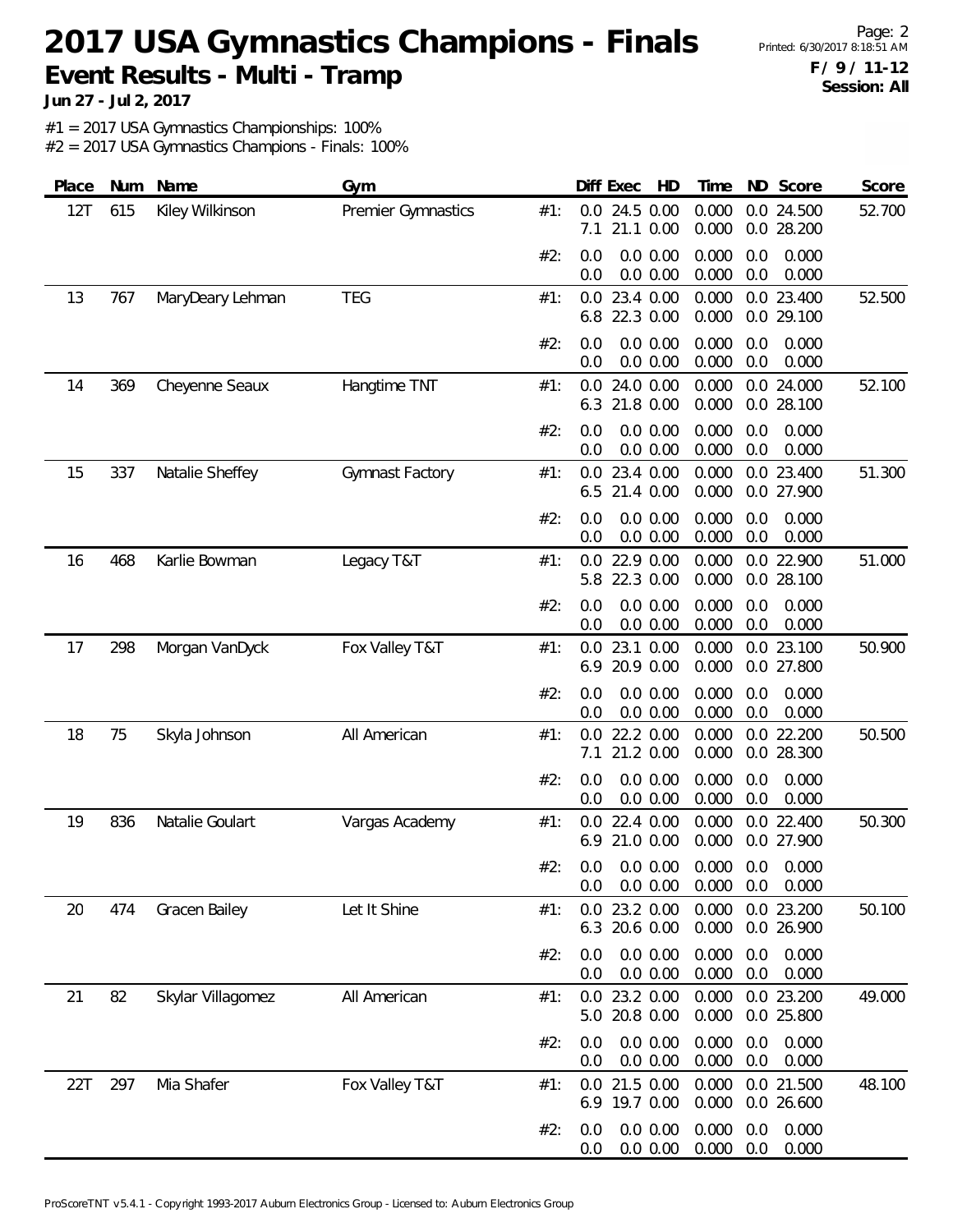Page: 3 **F / 9 / 11-12 Session: All**

**Jun 27 - Jul 2, 2017**

#1 = 2017 USA Gymnastics Championships: 100%

| Place | Num | Name                 | Gym                     |     | HD<br>Diff Exec                                | ND Score<br>Time                                | Score  |
|-------|-----|----------------------|-------------------------|-----|------------------------------------------------|-------------------------------------------------|--------|
| 23T   | 401 | Kaislyn Jensen       | <b>High Point</b>       | #1: | 21.3 0.00<br>$0.0^{\circ}$<br>20.5 0.00<br>6.3 | 0.000<br>0.0 21.300<br>0.000<br>0.0 26.800      | 48.100 |
|       |     |                      |                         | #2: | 0.0 0.00<br>0.0<br>0.0 0.00<br>0.0             | 0.000<br>0.0<br>0.000<br>0.000<br>0.0<br>0.000  |        |
| 24    | 501 | Mia Rodriguez        | Midwest Training        | #1: | 22.5 0.00<br>0.0<br>21.0 0.00<br>5.4           | 0.000<br>0.0 22.500<br>0.000<br>$-6.0$ 20.400   | 42.900 |
|       |     |                      |                         | #2: | 0.0 0.00<br>0.0<br>0.0 0.00<br>0.0             | 0.000<br>0.0<br>0.000<br>0.000<br>0.0<br>0.000  |        |
| 25    | 789 | <b>Emily Landers</b> | Top Star                | #1: | 12.9 0.00<br>0.0<br>19.0 0.00<br>7.0           | 0.000<br>12.900<br>0.0<br>0.000<br>0.0 26.000   | 38.900 |
|       |     |                      |                         | #2: | 0.0 0.00<br>$0.0^{\circ}$<br>0.0 0.00<br>0.0   | 0.000<br>0.000<br>0.0<br>0.000<br>0.0<br>0.000  |        |
| 26    | 715 | Avery Kroeker        | <b>Stars Gymnastics</b> | #1: | 24.1 0.00<br>$0.0^{\circ}$<br>1.5<br>4.7 0.00  | 0.000<br>0.0<br>24.100<br>0.000<br>0.0<br>6.200 | 30.300 |
|       |     |                      |                         | #2: | 0.0 0.00<br>0.0<br>$0.0\ 0.00$<br>0.0          | 0.000<br>0.000<br>0.0<br>0.000<br>0.000<br>0.0  |        |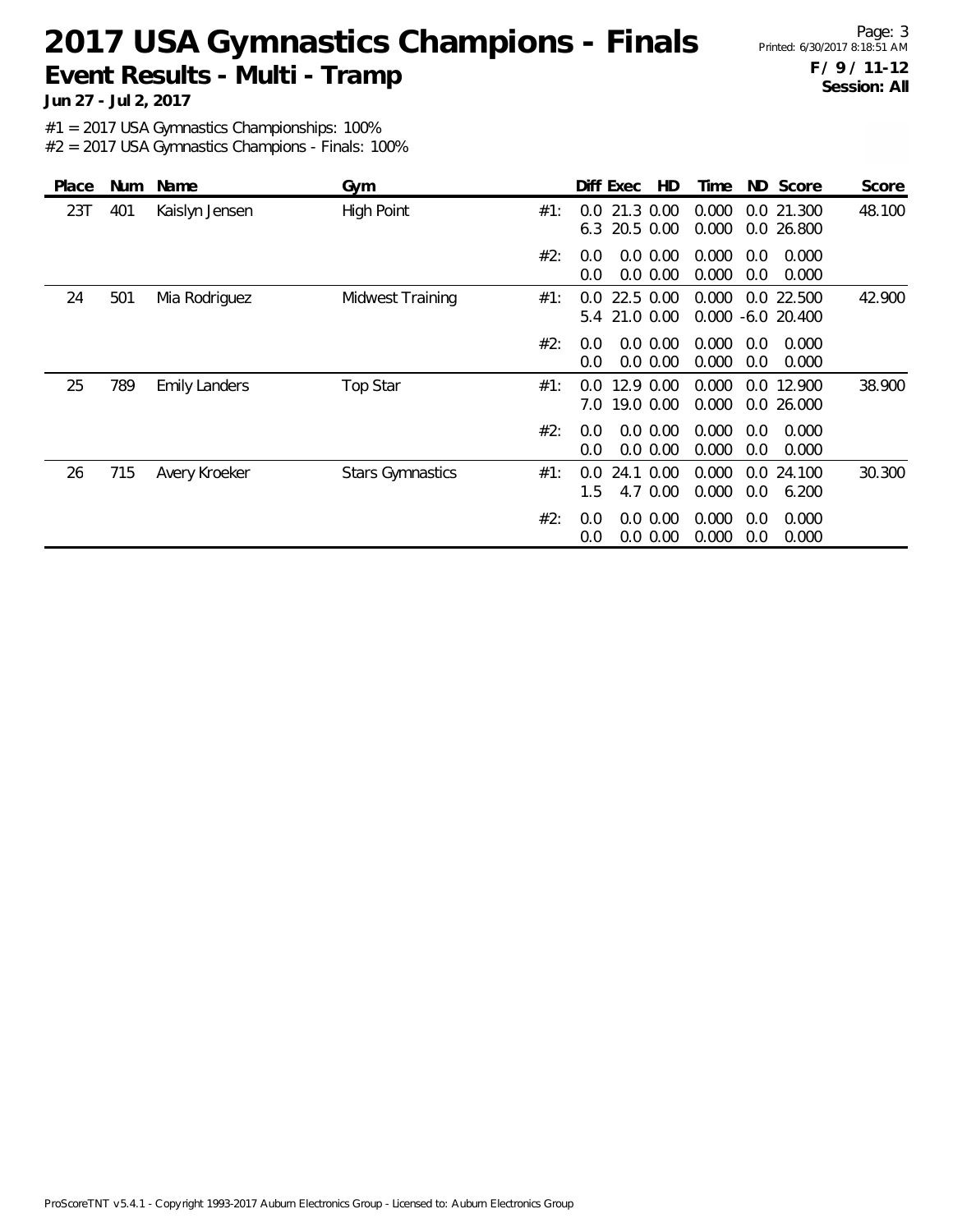Page: 1 **M / 9 / 11-12 Session: All**

**Jun 27 - Jul 2, 2017**

#1 = 2017 USA Gymnastics Championships: 100%

| Place | Num | Name            | Gym                        |     | Diff Exec<br>HD                                 | Time              | ND Score                     | Score  |
|-------|-----|-----------------|----------------------------|-----|-------------------------------------------------|-------------------|------------------------------|--------|
| 1     | 342 | Edon Hartzy     | Gymnastics Du Sol          | #1: | 26.3 0.00<br>0.0<br>24.3 0.00<br>6.4            | 0.000<br>0.000    | 0.0 26.300<br>0.0 30.700     | 86.500 |
|       |     |                 |                            | #2: | 23.1 0.00<br>6.4<br>0.0 0.00<br>0.0             | 0.000<br>0.000    | 0.0 29.500<br>0.0<br>0.000   |        |
| 2T    | 500 | Kiron Rodgers   | Midwest Training           | #1: | 25.2 0.00<br>0.0<br>23.1 0.00<br>7.1            | 0.000<br>0.000    | 0.0 25.200<br>0.0 30.200     | 85.600 |
|       |     |                 |                            | #2: | 23.1 0.00<br>7.1<br>0.0<br>0.0 0.00             | 0.000<br>0.000    | 0.0 30.200<br>0.0<br>0.000   |        |
| 2T    | 834 | Mars Davis      | Vargas Academy             | #1: | 24.4 0.00<br>0.0<br>23.0 0.00<br>7.1            | 0.000<br>0.000    | 0.0 24.400<br>0.0 30.100     | 85.600 |
|       |     |                 |                            | #2: | 24.0 0.00<br>7.1<br>0.0<br>0.0 0.00             | 0.000<br>0.000    | 0.0 31.100<br>0.0<br>0.000   |        |
| 4     | 561 | Carter Black    | <b>NVG</b>                 | #1: | 22.7 0.00<br>0.0<br>23.1 0.00<br>7.1            | 0.000<br>0.000    | 0.0 22.700<br>0.0 30.200     | 81.900 |
|       |     |                 |                            | #2: | 21.9 0.00<br>7.1<br>0.0 0.00<br>0.0             | 0.000<br>0.000    | 0.0 29.000<br>0.000<br>0.0   |        |
| 5     | 838 | Nate Swanepoel  | Vargas Academy             | #1: | 23.2 0.00<br>0.0<br>22.5 0.00<br>7.1            | 0.000<br>0.000    | 0.0 23.200<br>0.0 29.600     | 81.400 |
|       |     |                 |                            | #2: | 21.5 0.00<br>7.1<br>0.0<br>0.0 0.00             | 0.000<br>0.000    | 0.0 28.600<br>0.0<br>0.000   |        |
| 6     | 493 | Ty Johnson      | Midwest Training           | #1: | 23.0 0.00<br>0.0<br>22.2 0.00<br>7.1            | 0.000<br>0.000    | 0.0 23.000<br>0.0 29.300     | 80.600 |
|       |     |                 |                            | #2: | 21.2 0.00<br>7.1<br>0.0<br>0.0 0.00             | 0.000<br>0.000    | 0.0 28.300<br>0.0<br>0.000   |        |
| 7     | 164 | Alexander Cole  | <b>Dynamite Gymnastics</b> | #1: | 23.1 0.00<br>0.0<br>22.9 0.00<br>6.5            | 0.000<br>0.000    | 0.0 23.100<br>0.0 29.400     | 80.300 |
|       |     |                 |                            | #2: | 21.3 0.00<br>6.5<br>0.0 0.00<br>0.0             | 0.000<br>0.000    | 0.0 27.800<br>0.000<br>0.0   |        |
| 8     | 609 | Gavin Britton   | Premier Gymnastics         | #1: | 24.9 0.00<br>0.0<br>24.8 0.00<br>7.1            | 0.000<br>0.000    | 0.0 24.900<br>0.0 31.900     | 60.000 |
|       |     |                 |                            | #2: | 1.1 2.1 0.00 0.000 0.0 3.200<br>0.0 0.00<br>0.0 | $0.000 \quad 0.0$ | 0.000                        |        |
| 9     | 331 | Alex Fu         | Gymfinity                  | #1: | 0.0 23.2 0.00<br>6.0 22.0 0.00                  | 0.000<br>0.000    | 0.0 23.200<br>0.0 28.000     | 51.200 |
|       |     |                 |                            | #2: | 0.0 0.00<br>0.0<br>0.0 0.00<br>0.0              | 0.000<br>0.000    | 0.0<br>0.000<br>0.0<br>0.000 |        |
| 10    | 348 | Peter Carpenter | Gypsy Flyers - MG          | #1: | 0.0 23.0 0.00<br>19.7 0.00<br>7.1               | 0.000<br>0.000    | 0.0 23.000<br>0.0 26.800     | 49.800 |
|       |     |                 |                            | #2: | 0.0 0.00<br>0.0<br>0.0 0.00<br>0.0              | 0.000<br>0.000    | 0.0<br>0.000<br>0.000<br>0.0 |        |
| 11    | 760 | Kyle Gishi      | Team OC                    | #1: | 23.0 0.00<br>0.0<br>6.2 20.4 0.00               | 0.000<br>0.000    | 0.0 23.000<br>0.0 26.600     | 49.600 |
|       |     |                 |                            | #2: | 0.0 0.00<br>0.0<br>0.0 0.00<br>0.0              | 0.000<br>0.000    | 0.0<br>0.000<br>0.000<br>0.0 |        |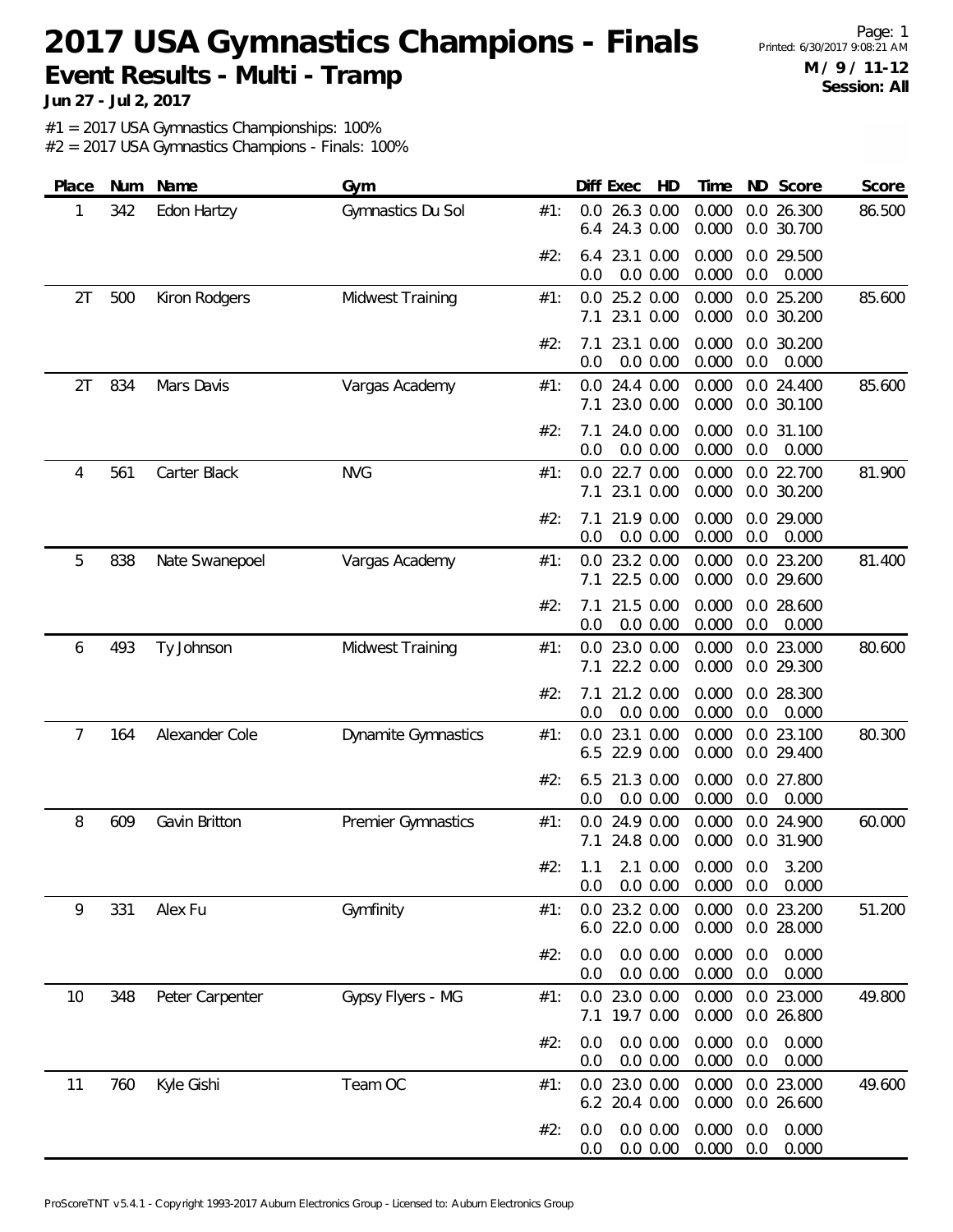Page: 2 **M / 9 / 11-12 Session: All**

**Jun 27 - Jul 2, 2017**

#1 = 2017 USA Gymnastics Championships: 100%

| Place | Num | Name                   | Gvm                 |     | Diff Exec            | HD.                        | Time           |            | ND Score                           | Score  |
|-------|-----|------------------------|---------------------|-----|----------------------|----------------------------|----------------|------------|------------------------------------|--------|
| 12    | 860 | Nasrullah Abdur-Rahman | <b>WHGF</b>         | #1: | n n<br>5.3 23.1 0.00 | 23.7 0.00                  | 0.000          |            | 0.0 23.700<br>$0.000 - 3.0 25.400$ | 49.100 |
|       |     |                        |                     | #2: | 0.0<br>$0.0^{\circ}$ | 0.0 0.00<br>$0.0\,0.00$    | 0.000<br>0.000 | 0.0<br>0.0 | 0.000<br>0.000                     |        |
| 13    | 689 | Ben Adams              | Sonshine Gymnastics | #1∶ | 0.O<br>3.1           | 24.1 0.00<br>8.5 0.00      | 0.000          |            | 0.0 24.100<br>0.000 0.0 11.600     | 35.700 |
|       |     |                        |                     | #2: | 0.0<br>$0.0^{\circ}$ | $0.0\,0.00$<br>$0.0\,0.00$ | 0.000<br>0.000 | 0.0<br>0.0 | 0.000<br>0.000                     |        |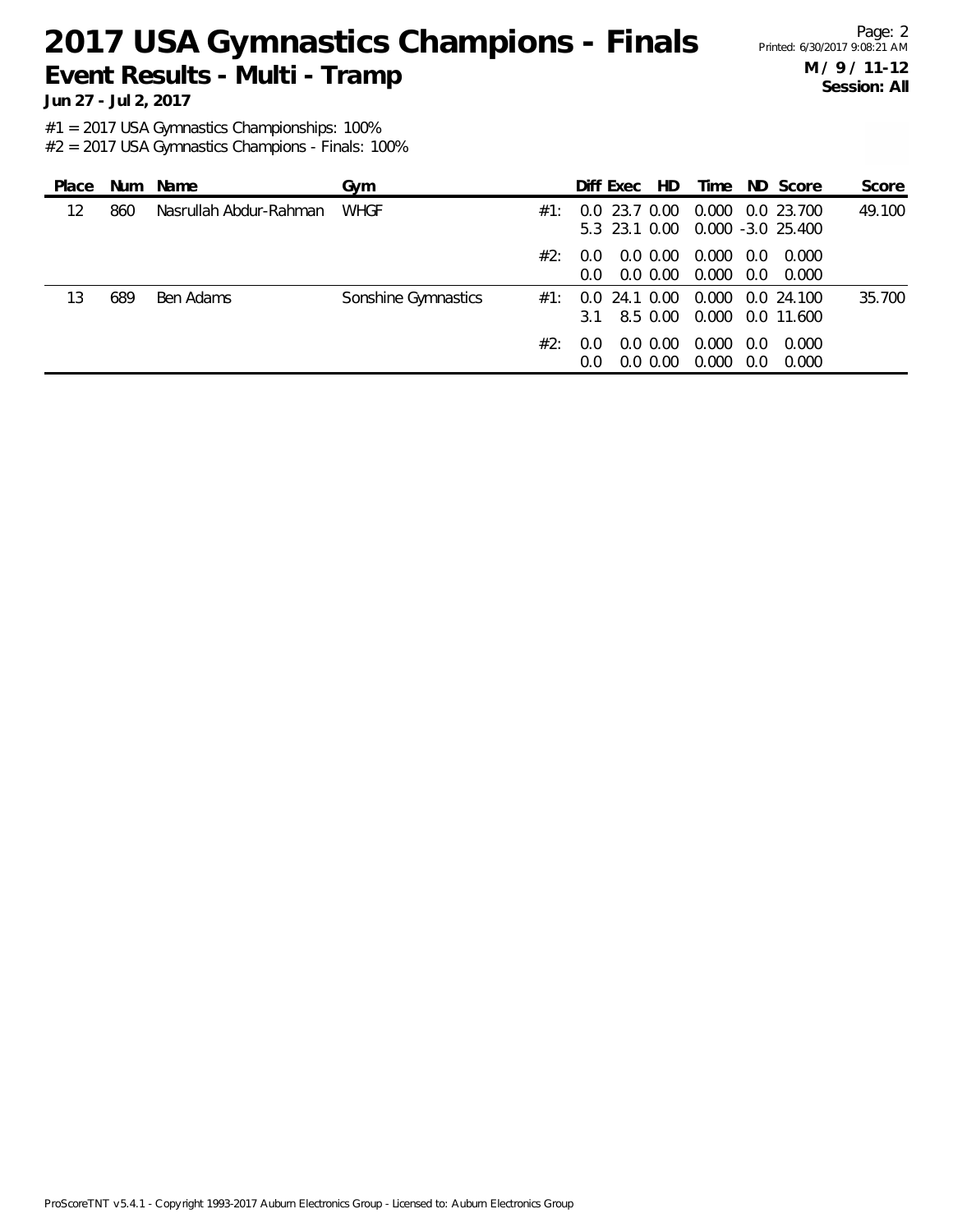Page: 1 **F / 9 / 13-14 Session: All**

**Jun 27 - Jul 2, 2017**

#1 = 2017 USA Gymnastics Championships: 100%

| Place | Num | Name                 | Gym                        |     | Diff Exec<br>HD                      | ND Score<br>Time                                      | Score  |
|-------|-----|----------------------|----------------------------|-----|--------------------------------------|-------------------------------------------------------|--------|
| 1     | 613 | Anna Kwong           | Premier Gymnastics         | #1: | 0.0<br>26.7 0.00<br>25.3 0.00<br>7.1 | 0.0 26.700<br>0.000<br>0.000<br>0.0 32.400            | 91.400 |
|       |     |                      |                            | #2: | 25.2 0.00<br>7.1<br>0.0 0.00<br>0.0  | 0.000<br>0.0 32.300<br>0.000<br>0.0<br>0.000          |        |
| 2     | 191 | Caroline Walker      | Eagle Gymnastics TX        | #1: | 0.0 26.3 0.00<br>24.5 0.00<br>7.1    | 0.000<br>0.0 26.300<br>0.000<br>0.0 31.600            | 89.200 |
|       |     |                      |                            | #2: | 24.2 0.00<br>7.1<br>0.0 0.00<br>0.0  | 0.000<br>0.0 31.300<br>0.000<br>0.0<br>0.000          |        |
| 3     | 812 | Cameron Mount        | Twist and Shout            | #1: | 25.7 0.00<br>0.0<br>6.4 23.7 0.00    | 0.000<br>0.0 25.700<br>0.000<br>0.0 30.100            | 86.700 |
|       |     |                      |                            | #2: | 24.5 0.00<br>6.4<br>0.0 0.00<br>0.0  | 0.000<br>0.0 30.900<br>0.000<br>0.0<br>0.000          |        |
| 4     | 423 | Katherine Omo-Osagie | Infinite Bounds            | #1: | 25.4 0.00<br>0.0<br>22.8 0.00<br>7.1 | 0.000<br>0.0 25.400<br>0.000<br>0.0 29.900            | 86.500 |
|       |     |                      |                            | #2: | 24.1 0.00<br>7.1<br>0.0 0.00<br>0.0  | 0.0 31.200<br>0.000<br>0.000<br>0.0<br>0.000          |        |
| 5     | 368 | Kamryn Bourque       | Hangtime TNT               | #1: | 0.0 26.4 0.00<br>24.2 0.00<br>6.9    | 0.000<br>0.0 26.400<br>0.000<br>0.0 31.100            | 86.400 |
|       |     |                      |                            | #2: | 22.6 0.00<br>6.3<br>0.0<br>0.0 0.00  | 0.000<br>0.0 28.900<br>0.000<br>0.0<br>0.000          |        |
| 6     | 514 | Jenna Clark          | <b>MJM Studios</b>         | #1: | 25.8 0.00<br>0.0<br>23.1 0.00<br>7.1 | 0.000<br>0.0 25.800<br>0.0 30.200<br>0.000            | 84.800 |
|       |     |                      |                            | #2: | 21.7 0.00<br>7.1<br>0.0<br>0.0 0.00  | 0.000<br>0.0 28.800<br>0.000<br>0.0<br>0.000          |        |
| 7     | 723 | Lauren Rathel        | <b>Stick It Gymnastics</b> | #1: | 25.7 0.00<br>0.0<br>22.7 0.00<br>6.0 | 0.000<br>0.0 25.700<br>0.000<br>0.0 28.700            | 71.600 |
|       |     |                      |                            | #2: | 3.7 13.5 0.00<br>0.0 0.00<br>0.0     | 0.000<br>0.0 17.200<br>0.000<br>0.0<br>0.000          |        |
| 8     | 483 | Paxton Henley        | Manning Elite              | #1: | 25.0 0.00<br>0.0<br>7.1 23.0 0.00    | 0.000<br>0.0 25.000<br>0.000<br>0.0 30.100            | 61.400 |
|       |     |                      |                            | #2: | 0.0 0.00<br>0.0                      | 2.1 4.2 0.00 0.000 0.0 6.300<br>0.000<br>0.0<br>0.000 |        |
| 9     | 826 | Lexie Dawson         | Upsidedowners              | #1: | $0.0$ 24.2 $0.00$<br>6.9 22.8 0.00   | 0.0 24.200<br>0.000<br>0.000<br>0.0 29.700            | 53.900 |
|       |     |                      |                            | #2: | 0.0 0.00<br>0.0<br>0.0<br>0.0 0.00   | 0.000<br>0.0<br>0.000<br>0.000<br>0.0<br>0.000        |        |
| 10    | 844 | Kira Schwartz        | Wallers GymJam             | #1: | 0.0 24.6 0.00<br>22.2 0.00<br>6.9    | 0.000<br>0.0 24.600<br>0.000<br>0.0 29.100            | 53.700 |
|       |     |                      |                            | #2: | 0.0 0.00<br>0.0<br>0.0<br>0.0 0.00   | 0.000<br>0.0<br>0.000<br>0.000<br>0.0<br>0.000        |        |
| 11    | 710 | Elayna Bowe          | <b>Stars Gymnastics</b>    | #1: | 24.4 0.00<br>0.0<br>6.5 22.1 0.00    | 0.0 24.400<br>0.000<br>0.000<br>0.0 28.600            | 53.000 |
|       |     |                      |                            | #2: | 0.0 0.00<br>0.0<br>0.0<br>0.0 0.00   | 0.000<br>0.000<br>0.0<br>0.000<br>0.000<br>0.0        |        |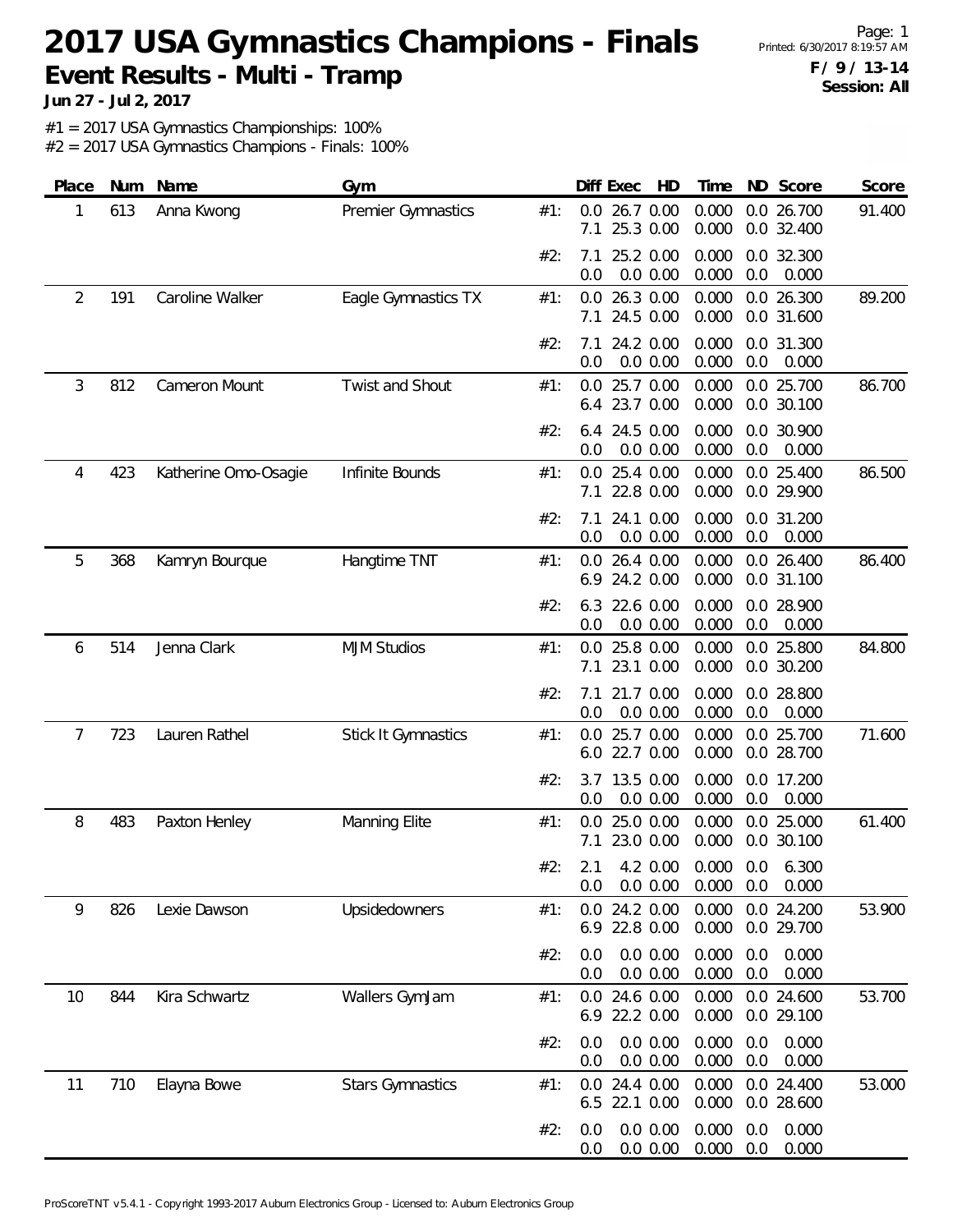Page: 2 **F / 9 / 13-14 Session: All**

**Jun 27 - Jul 2, 2017**

#1 = 2017 USA Gymnastics Championships: 100%

| Place      | Num | Name                | Gym                        |     | Diff Exec  | HD                                            | Time           |            | ND Score                 | Score  |
|------------|-----|---------------------|----------------------------|-----|------------|-----------------------------------------------|----------------|------------|--------------------------|--------|
| 12         | 772 | Alex Schmitt        | The Edge                   | #1: | 0.0<br>6.2 | 24.6 0.00<br>22.0 0.00                        | 0.000<br>0.000 |            | 0.0 24.600<br>0.0 28.200 | 52.800 |
|            |     |                     |                            | #2: | 0.0<br>0.0 | 0.0 0.00<br>0.0 0.00                          | 0.000<br>0.000 | 0.0<br>0.0 | 0.000<br>0.000           |        |
| 13T        | 63  | <b>Brooke Myers</b> | Airborne Colorado          | #1: | 0.0<br>7.1 | 23.9 0.00<br>21.7 0.00                        | 0.000<br>0.000 |            | 0.0 23.900<br>0.0 28.800 | 52.700 |
|            |     |                     |                            | #2: | 0.0<br>0.0 | 0.0 0.00<br>0.0 0.00                          | 0.000<br>0.000 | 0.0<br>0.0 | 0.000<br>0.000           |        |
| 14T        | 329 | Nia Zurita          | Gymagic                    | #1: | 0.0<br>7.1 | 24.3 0.00<br>21.3 0.00                        | 0.000<br>0.000 | 0.0        | 0.0 24.300<br>28.400     | 52.700 |
|            |     |                     |                            | #2: | 0.0<br>0.0 | 0.0 0.00<br>0.0 0.00                          | 0.000<br>0.000 | 0.0<br>0.0 | 0.000<br>0.000           |        |
| 15T        | 824 | Alyssa Britt        | Upsidedowners              | #1: | 0.0<br>7.1 | 24.3 0.00<br>21.2 0.00                        | 0.000<br>0.000 |            | 0.0 24.300<br>0.0 28.300 | 52.600 |
|            |     |                     |                            | #2: | 0.0<br>0.0 | 0.0 0.00<br>0.0 0.00                          | 0.000<br>0.000 | 0.0<br>0.0 | 0.000<br>0.000           |        |
| <b>16T</b> | 831 | Kiley Irlbeck       | Upsidedowners              | #1: | 0.0<br>7.1 | 23.6 0.00<br>21.9 0.00                        | 0.000<br>0.000 |            | 0.0 23.600<br>0.0 29.000 | 52.600 |
|            |     |                     |                            | #2: | 0.0<br>0.0 | 0.0 0.00<br>0.0 0.00                          | 0.000<br>0.000 | 0.0<br>0.0 | 0.000<br>0.000           |        |
| 17         | 246 | Alaina Jenkins      | <b>Fairland Gymnastics</b> | #1: | 0.0<br>5.8 | 23.8 0.00<br>22.8 0.00                        | 0.000<br>0.000 |            | 0.0 23.800<br>0.0 28.600 | 52.400 |
|            |     |                     |                            | #2: | 0.0<br>0.0 | 0.0 0.00<br>0.0 0.00                          | 0.000<br>0.000 | 0.0<br>0.0 | 0.000<br>0.000           |        |
| 18         | 307 | Elise Wilkenson     | <b>GKSC</b>                | #1: | 0.0<br>7.1 | 22.8 0.00<br>22.3 0.00                        | 0.000<br>0.000 |            | 0.0 22.800<br>0.0 29.400 | 52.200 |
|            |     |                     |                            | #2: | 0.0<br>0.0 | 0.0 0.00<br>0.0 0.00                          | 0.000<br>0.000 | 0.0<br>0.0 | 0.000<br>0.000           |        |
| 19         | 172 | <b>Faith Bowers</b> | Eagle Gymnastics TX        | #1: | 0.0<br>6.4 | 23.6 0.00<br>21.7 0.00                        | 0.000<br>0.000 |            | 0.0 23.600<br>0.0 28.100 | 51.700 |
|            |     |                     |                            | #2∙ | 0.0        | 0.0  0.0  0.00  0.000  0.0  0.000<br>0.0 0.00 | 0.000          | 0.0        | 0.000                    |        |
| 20         | 346 | Ellie Barta         | Gypsy Flyers - MG          | #1: | 0.0<br>7.1 | 22.4 0.00<br>22.1 0.00                        | 0.000<br>0.000 |            | 0.0 22.400<br>0.0 29.200 | 51.600 |
|            |     |                     |                            | #2: | 0.0<br>0.0 | 0.0 0.00<br>0.0 0.00                          | 0.000<br>0.000 | 0.0<br>0.0 | 0.000<br>0.000           |        |
| 21         | 882 | Sarah Reed          | World Elite                | #1: |            | 0.0 23.0 0.00<br>6.9 21.5 0.00                | 0.000<br>0.000 |            | 0.0 23.000<br>0.0 28.400 | 51.400 |
|            |     |                     |                            | #2: | 0.0<br>0.0 | 0.0 0.00<br>0.0 0.00                          | 0.000<br>0.000 | 0.0<br>0.0 | 0.000<br>0.000           |        |
| 22         | 869 | Daisy Dick          | World Elite                | #1: |            | 0.0 23.5 0.00<br>6.4 21.4 0.00                | 0.000<br>0.000 |            | 0.0 23.500<br>0.0 27.800 | 51.300 |
|            |     |                     |                            | #2: | 0.0<br>0.0 | 0.0 0.00<br>0.0 0.00                          | 0.000<br>0.000 | 0.0<br>0.0 | 0.000<br>0.000           |        |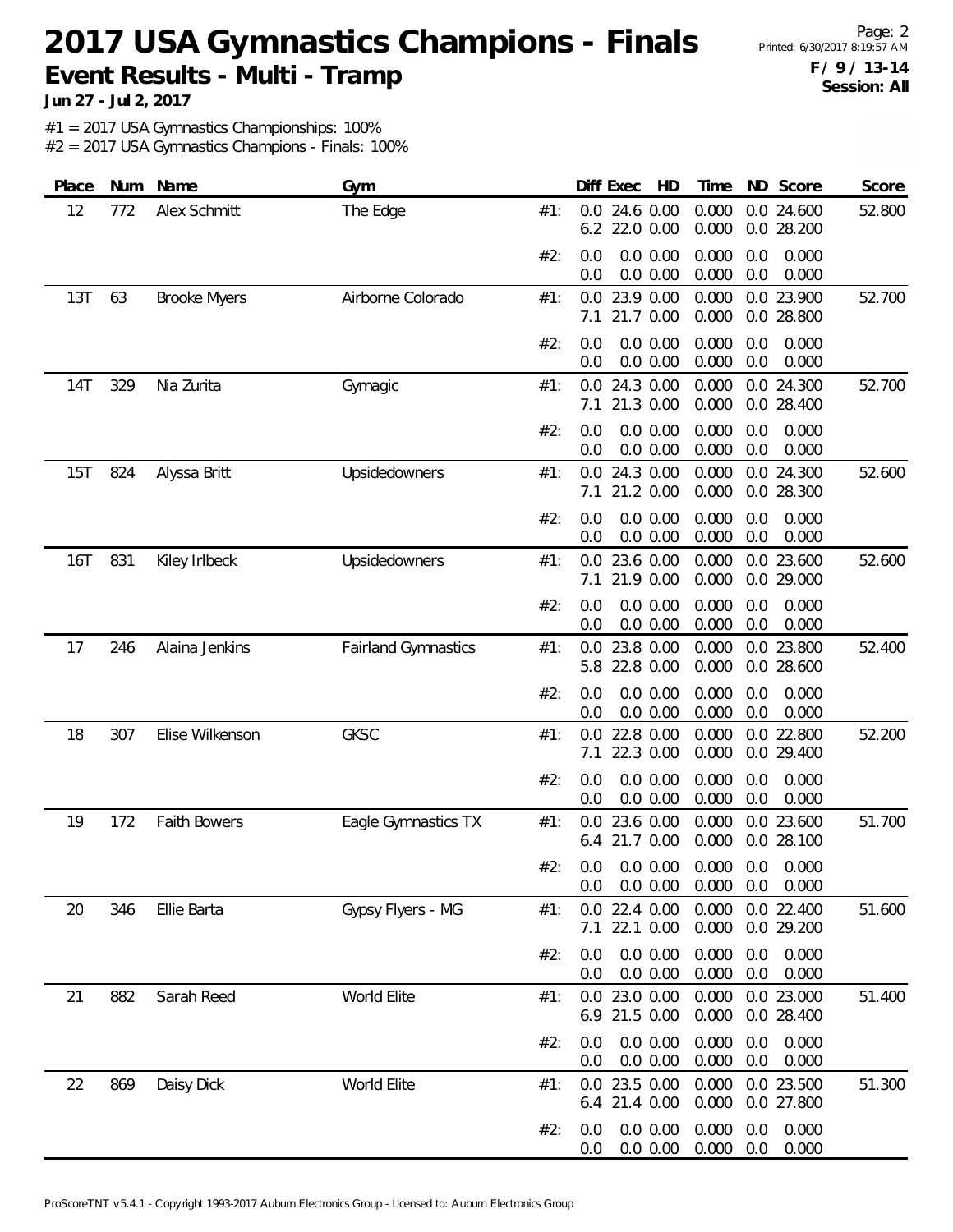Page: 3 **F / 9 / 13-14 Session: All**

**Jun 27 - Jul 2, 2017**

#1 = 2017 USA Gymnastics Championships: 100%

| Place | Num | Name            | Gym                      |     |            | Diff Exec<br>HD                                      | Time              |            | ND Score                 | Score  |
|-------|-----|-----------------|--------------------------|-----|------------|------------------------------------------------------|-------------------|------------|--------------------------|--------|
| 23    | 594 | Karlee English  | PH TNT gym               | #1: | 0.0<br>7.1 | 22.8 0.00<br>21.3 0.00                               | 0.000<br>0.000    |            | 0.0 22.800<br>0.0 28.400 | 51.200 |
|       |     |                 |                          | #2: | 0.0<br>0.0 | $0.0\ 0.00$<br>0.0 0.00                              | 0.000<br>0.000    | 0.0<br>0.0 | 0.000<br>0.000           |        |
| 24T   | 545 | Grace Harder    | <b>NASA Gymnastics</b>   | #1: | 0.0<br>6.6 | 24.1 0.00<br>19.9 0.00                               | 0.000<br>0.000    |            | 0.0 24.100<br>0.0 26.500 | 50.600 |
|       |     |                 |                          | #2: | 0.0<br>0.0 | 0.0 0.00<br>0.0 0.00                                 | 0.000<br>0.000    | 0.0<br>0.0 | 0.000<br>0.000           |        |
| 25T   | 639 | Joanne Banaszak | <b>Scamps Gymnastics</b> | #1: | 0.0<br>6.0 | 23.2 0.00<br>21.4 0.00                               | 0.000<br>0.000    |            | 0.0 23.200<br>0.0 27.400 | 50.600 |
|       |     |                 |                          | #2: | 0.0<br>0.0 | 0.0 0.00<br>0.0 0.00                                 | 0.000<br>0.000    | 0.0<br>0.0 | 0.000<br>0.000           |        |
| 26    | 526 | Kailey Epstein  | Motion Gym               | #1: | 0.0<br>6.4 | 22.7 0.00<br>21.3 0.00                               | 0.000<br>0.000    |            | 0.0 22.700<br>0.0 27.700 | 50.400 |
|       |     |                 |                          | #2: | 0.0<br>0.0 | 0.0 0.00<br>0.0 0.00                                 | 0.000<br>0.000    | 0.0<br>0.0 | 0.000<br>0.000           |        |
| 27    | 303 | Grace Trousdale | G-Force Gymnastics       | #1: | 0.0<br>5.9 | 24.4 0.00<br>20.0 0.00                               | 0.000<br>0.000    |            | 0.0 24.400<br>0.0 25.900 | 50.300 |
|       |     |                 |                          | #2: | 0.0<br>0.0 | 0.0 0.00<br>0.0 0.00                                 | 0.000<br>0.000    | 0.0<br>0.0 | 0.000<br>0.000           |        |
| 28T   | 212 | Brinn Durocher  | <b>ESCX</b>              | #1: | 0.0<br>7.1 | 21.9 0.00<br>20.9 0.00                               | 0.000<br>0.000    |            | 0.0 21.900<br>0.0 28.000 | 49.900 |
|       |     |                 |                          | #2: | 0.0<br>0.0 | 0.0 0.00<br>0.0 0.00                                 | 0.000<br>0.000    | 0.0<br>0.0 | 0.000<br>0.000           |        |
| 29T   | 295 | Abi Reiche      | Fox Valley T&T           | #1: | 0.0<br>6.9 | 23.2 0.00<br>19.8 0.00                               | 0.000<br>0.000    |            | 0.0 23.200<br>0.0 26.700 | 49.900 |
|       |     |                 |                          | #2: | 0.0<br>0.0 | 0.0 0.00<br>0.0 0.00                                 | 0.000<br>0.000    | 0.0<br>0.0 | 0.000<br>0.000           |        |
| 30    | 140 | Karsen Barley   | <b>Dulles Gymnastics</b> | #1: | 0.0<br>7.1 | 22.5 0.00<br>19.9 0.00                               | 0.000<br>0.000    |            | 0.0 22.500<br>0.0 27.000 | 49.500 |
|       |     |                 |                          | #2. | 0.0        | $0.0$ $0.0$ $0.00$ $0.000$ $0.0$ $0.000$<br>0.0 0.00 | $0.000 \quad 0.0$ |            | 0.000                    |        |
| 31    | 365 | Sinete Tesfai   | Gypsy Flyers Eagan       | #1: |            | 0.0 22.6 0.00<br>5.7 21.1 0.00                       | 0.000<br>0.000    |            | 0.0 22.600<br>0.0 26.800 | 49.400 |
|       |     |                 |                          | #2: | 0.0<br>0.0 | 0.0 0.00<br>0.0 0.00                                 | 0.000<br>0.000    | 0.0<br>0.0 | 0.000<br>0.000           |        |
| 32T   | 213 | Natalie Maas    | <b>ESCX</b>              | #1: |            | $0.0$ 22.5 $0.00$<br>6.4 20.4 0.00                   | 0.000<br>0.000    |            | 0.0 22.500<br>0.0 26.800 | 49.300 |
|       |     |                 |                          | #2: | 0.0<br>0.0 | 0.0 0.00<br>0.0 0.00                                 | 0.000<br>0.000    | 0.0<br>0.0 | 0.000<br>0.000           |        |
| 33T   | 475 | Olivia Lanham   | Let It Shine             | #1: |            | $0.0$ 22.5 $0.00$<br>6.6 20.2 0.00                   | 0.000<br>0.000    |            | 0.0 22.500<br>0.0 26.800 | 49.300 |
|       |     |                 |                          | #2: | 0.0<br>0.0 | 0.0 0.00<br>0.0 0.00                                 | 0.000<br>0.000    | 0.0<br>0.0 | 0.000<br>0.000           |        |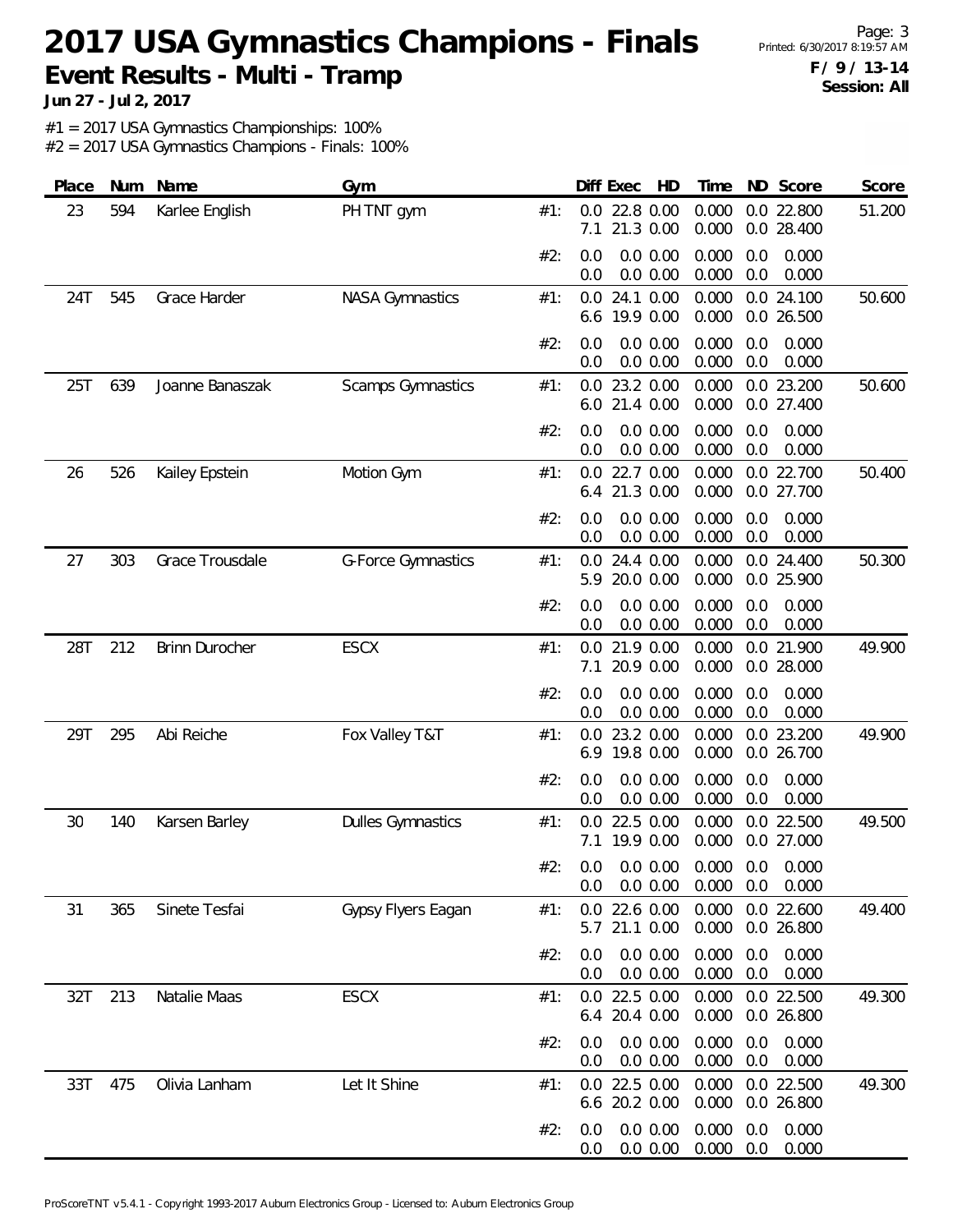Page: 4 **F / 9 / 13-14 Session: All**

**Jun 27 - Jul 2, 2017**

#1 = 2017 USA Gymnastics Championships: 100%

| Place | Num | Name                  | Gym                        |     | Diff Exec<br>HD                         | Time<br>ND Score                                        | Score  |
|-------|-----|-----------------------|----------------------------|-----|-----------------------------------------|---------------------------------------------------------|--------|
| 34    | 567 | Erin Kaiser           | <b>NVG</b>                 | #1: | 22.8 0.00<br>0.0<br>19.3 0.00<br>5.9    | 0.0 22.800<br>0.000<br>0.000<br>0.0 25.200              | 48.000 |
|       |     |                       |                            | #2: | 0.0 0.00<br>0.0<br>0.0 0.00<br>0.0      | 0.000<br>0.0<br>0.000<br>0.000<br>0.0<br>0.000          |        |
| 35    | 332 | Olivia Hammond        | Gymfinity                  | #1: | 21.6 0.00<br>0.0<br>19.9 0.00<br>5.9    | 0.000<br>0.0 21.600<br>0.000<br>0.0 25.800              | 47.400 |
|       |     |                       |                            | #2: | 0.0 0.00<br>0.0<br>0.0<br>0.0 0.00      | 0.000<br>0.0<br>0.000<br>0.000<br>0.0<br>0.000          |        |
| 36    | 583 | Amelia Moustis        | One World Gymnastics       | #1: | 25.0 0.00<br>0.0<br>17.0 0.00<br>3.8    | 0.000<br>0.0 25.000<br>0.000<br>0.0 20.800              | 45.800 |
|       |     |                       |                            | #2: | 0.0 0.00<br>0.0<br>0.0 0.00<br>0.0      | 0.000<br>0.000<br>0.0<br>0.0<br>0.000<br>0.000          |        |
| 37    | 894 | Andrea Zullo          | <b>XAIR</b>                | #1: | 22.1 0.00<br>0.0<br>20.6 0.00<br>5.4    | 0.000<br>0.0 22.100<br>0.000 -3.0 23.000                | 45.100 |
|       |     |                       |                            | #2: | 0.0 0.00<br>0.0<br>0.0<br>0.0 0.00      | 0.000<br>0.0<br>0.000<br>0.000<br>0.0<br>0.000          |        |
| 38    | 27  | Jaydyn Payton         | Academy West               | #1: | 20.8 0.00<br>0.0<br>17.4 0.00<br>5.9    | 0.000<br>0.0 20.800<br>0.000<br>0.0 23.300              | 44.100 |
|       |     |                       |                            | #2: | 0.0 0.00<br>0.0<br>0.0 0.00<br>0.0      | 0.000<br>0.0<br>0.000<br>0.000<br>0.0<br>0.000          |        |
| 39    | 792 | <b>Brianne Struck</b> | <b>Top Star</b>            | #1: | 23.7 0.00<br>0.0<br>15.3 0.00<br>5.0    | 0.000<br>0.0 23.700<br>0.000<br>0.0 20.300              | 44.000 |
|       |     |                       |                            | #2: | 0.0 0.00<br>0.0<br>0.0 0.00<br>0.0      | 0.000<br>0.0<br>0.000<br>0.000<br>0.0<br>0.000          |        |
| 40    | 890 | Jaidan Misha          | <b>XAIR</b>                | #1: | 20.6 0.00<br>0.0<br>17.9 0.00<br>5.4    | 0.000<br>0.0 20.600<br>0.000<br>0.0 23.300              | 43.900 |
|       |     |                       |                            | #2: | 0.0 0.00<br>0.0<br>0.0 0.00<br>0.0      | 0.000<br>0.0<br>0.000<br>0.000<br>0.0<br>0.000          |        |
| 41    | 333 | <b>Trinity McNall</b> | Gymfinity                  | #1: | 23.7 0.00<br>0.0<br>3.9 13.3 0.00       | 0.000<br>0.0 23.700<br>0.000<br>0.0 17.200              | 40.900 |
|       |     |                       |                            | #2: | 0.0 0.00<br>0.0                         | $0.0$ 0.0 0.00 0.000 0.0 0.000<br>0.000<br>0.0<br>0.000 |        |
| 42    | 825 | Brooklyn Davis        | Upsidedowners              | #1: | 23.5 0.00<br>$0.0\,$<br>9.1 0.00<br>3.5 | 0.0 23.500<br>0.000<br>0.000<br>0.0 12.600              | 36.100 |
|       |     |                       |                            | #2: | 0.0<br>0.0 0.00<br>0.0 0.00<br>0.0      | 0.000<br>0.0<br>0.000<br>0.000<br>0.0<br>0.000          |        |
| 43    | 720 | Gabby Apostol         | <b>Stick It Gymnastics</b> | #1: | 0.0 27.4 0.00<br>4.6 0.00<br>1.3        | 0.000<br>0.0 27.400<br>0.000<br>0.0<br>5.900            | 33.300 |
|       |     |                       |                            | #2: | 0.0 0.00<br>0.0<br>0.0 0.00<br>0.0      | 0.000<br>0.000<br>0.0<br>0.000<br>0.000<br>0.0          |        |
| 44    | 557 | Ryleigh McLaurin      | Novaks                     | #1: | 25.5 0.00<br>0.0<br>1.8<br>4.2 0.00     | 0.000<br>0.0 25.500<br>0.000<br>0.0<br>6.000            | 31.500 |
|       |     |                       |                            | #2: | 0.0 0.00<br>0.0<br>0.0 0.00<br>0.0      | 0.000<br>0.000<br>0.0<br>0.000<br>0.000<br>0.0          |        |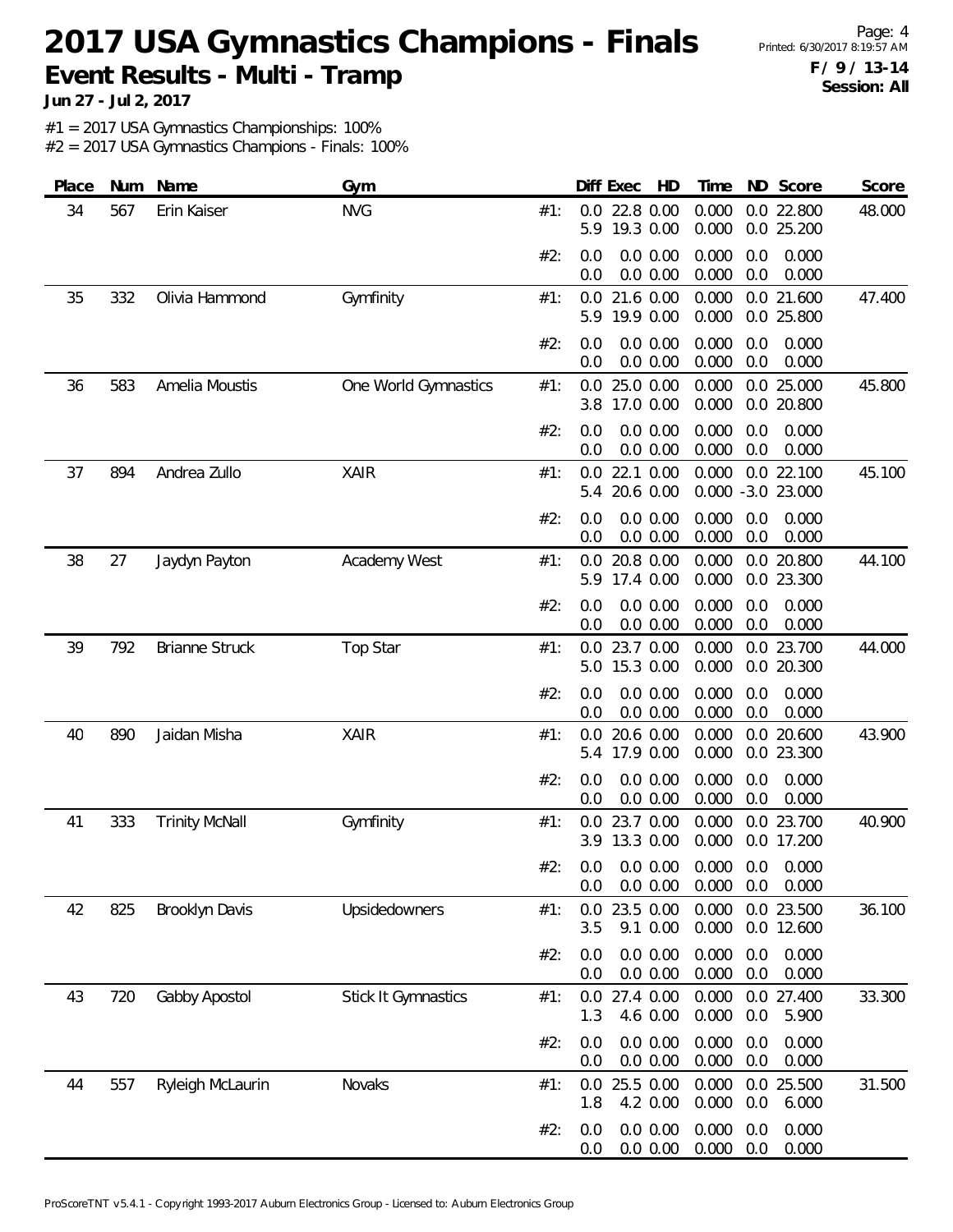Page: 1 **M / 9 / 13-14 Session: All**

**Jun 27 - Jul 2, 2017**

#1 = 2017 USA Gymnastics Championships: 100%

| Place | Num | Name                | Gym                |     | Diff Exec<br>HD                                   | Time                         | ND Score                 | Score  |
|-------|-----|---------------------|--------------------|-----|---------------------------------------------------|------------------------------|--------------------------|--------|
| 1     | 265 | Jonathan Reagan     | Flip Force NC      | #1: | 25.8 0.00<br>0.0<br>25.5 0.00<br>5.9              | 0.000<br>0.000               | 0.0 25.800<br>0.0 31.400 | 87.800 |
|       |     |                     |                    | #2: | 24.7 0.00<br>5.9<br>0.0 0.00<br>0.0               | 0.000<br>0.000<br>0.0        | 0.0 30.600<br>0.000      |        |
| 2     | 519 | Jack Ledford        | <b>MJM Studios</b> | #1: | 26.1 0.00<br>0.0<br>23.1 0.00<br>7.1              | 0.000<br>0.000               | 0.0 26.100<br>0.0 30.200 | 86.600 |
|       |     |                     |                    | #2: | 23.2 0.00<br>7.1<br>0.0 0.00<br>0.0               | 0.000<br>0.000<br>0.0        | 0.0 30.300<br>0.000      |        |
| 3     | 909 | Kieran Roos         | Xtreme             | #1: | 25.7 0.00<br>0.0<br>23.7 0.00<br>6.9              | 0.000<br>0.000               | 0.0 25.700<br>0.0 30.600 | 86.300 |
|       |     |                     |                    | #2: | 23.1 0.00<br>6.9<br>0.0<br>0.0 0.00               | 0.000<br>0.000<br>0.0        | 0.0 30.000<br>0.000      |        |
| 4     | 899 | Syler Buck          | Xtreme             | #1: | 25.0 0.00<br>0.0<br>22.2 0.00<br>7.1              | 0.000<br>0.000               | 0.0 25.000<br>0.0 29.300 | 84.800 |
|       |     |                     |                    | #2: | 23.4 0.00<br>7.1<br>0.0 0.00<br>0.0               | 0.000<br>0.000<br>0.0        | 0.0 30.500<br>0.000      |        |
| 5     | 211 | Reid Walker         | eNeRGyKidz         | #1: | 26.0 0.00<br>0.0<br>21.7 0.00<br>6.9              | 0.000<br>0.000               | 0.0 26.000<br>0.0 28.600 | 83.700 |
|       |     |                     |                    | #2: | 22.2 0.00<br>6.9<br>0.0 0.00<br>0.0               | 0.000<br>0.000<br>0.0        | 0.0 29.100<br>0.000      |        |
| 6     | 775 | Dominic Dumas       | The Flip Shop      | #1: | 25.4 0.00<br>0.0<br>21.5 0.00<br>7.1              | 0.000<br>0.000               | 0.0 25.400<br>0.0 28.600 | 82.900 |
|       |     |                     |                    | #2: | 21.8 0.00<br>7.1<br>0.0 0.00<br>0.0               | 0.000<br>0.000<br>0.0        | 0.0 28.900<br>0.000      |        |
| 7     | 864 | Aaron Bailey        | World Elite        | #1: | 24.3 0.00<br>0.0<br>21.8 0.00<br>7.1              | 0.000<br>0.000               | 0.0 24.300<br>0.0 28.900 | 82.600 |
|       |     |                     |                    | #2: | 22.3 0.00<br>7.1<br>0.0 0.00<br>0.0               | 0.000<br>0.000<br>0.0        | 0.0 29.400<br>0.000      |        |
| 8     | 71  | Christian English   | All American       | #1: | 24.8 0.00<br>0.0<br>21.2 0.00<br>7.1              | 0.000<br>0.000               | 0.0 24.800<br>0.0 28.300 | 81.800 |
|       |     |                     |                    | #2∙ | 7.1 21.6 0.00 0.000 0.0 28.700<br>0.0 0.00<br>0.0 | 0.000                        | $0.0\quad 0.000$         |        |
| 9     | 560 | <b>Tyler Barron</b> | <b>NVG</b>         | #1: | 0.0 23.2 0.00<br>22.5 0.00<br>7.1                 | 0.000<br>0.000               | 0.0 23.200<br>0.0 29.600 | 52.800 |
|       |     |                     |                    | #2: | 0.0 0.00<br>0.0<br>0.0 0.00<br>0.0                | 0.000<br>0.0<br>0.000<br>0.0 | 0.000<br>0.000           |        |
| 10    | 353 | Rory O'Neil         | Gypsy Flyers - MG  | #1: | 0.0 23.8 0.00<br>7.1 21.5 0.00                    | 0.000<br>0.000               | 0.0 23.800<br>0.0 28.600 | 52.400 |
|       |     |                     |                    | #2: | 0.0 0.00<br>0.0<br>0.0 0.00<br>0.0                | 0.000<br>0.0<br>0.000<br>0.0 | 0.000<br>0.000           |        |
| 11    | 64  | David Pritchard     | Airborne Colorado  | #1: | 24.6 0.00<br>0.0<br>7.1 18.5 0.00                 | 0.000<br>0.000               | 0.0 24.600<br>0.0 25.600 | 50.200 |
|       |     |                     |                    | #2: | 0.0 0.00<br>0.0<br>0.0<br>0.0 0.00                | 0.000<br>0.0<br>0.000<br>0.0 | 0.000<br>0.000           |        |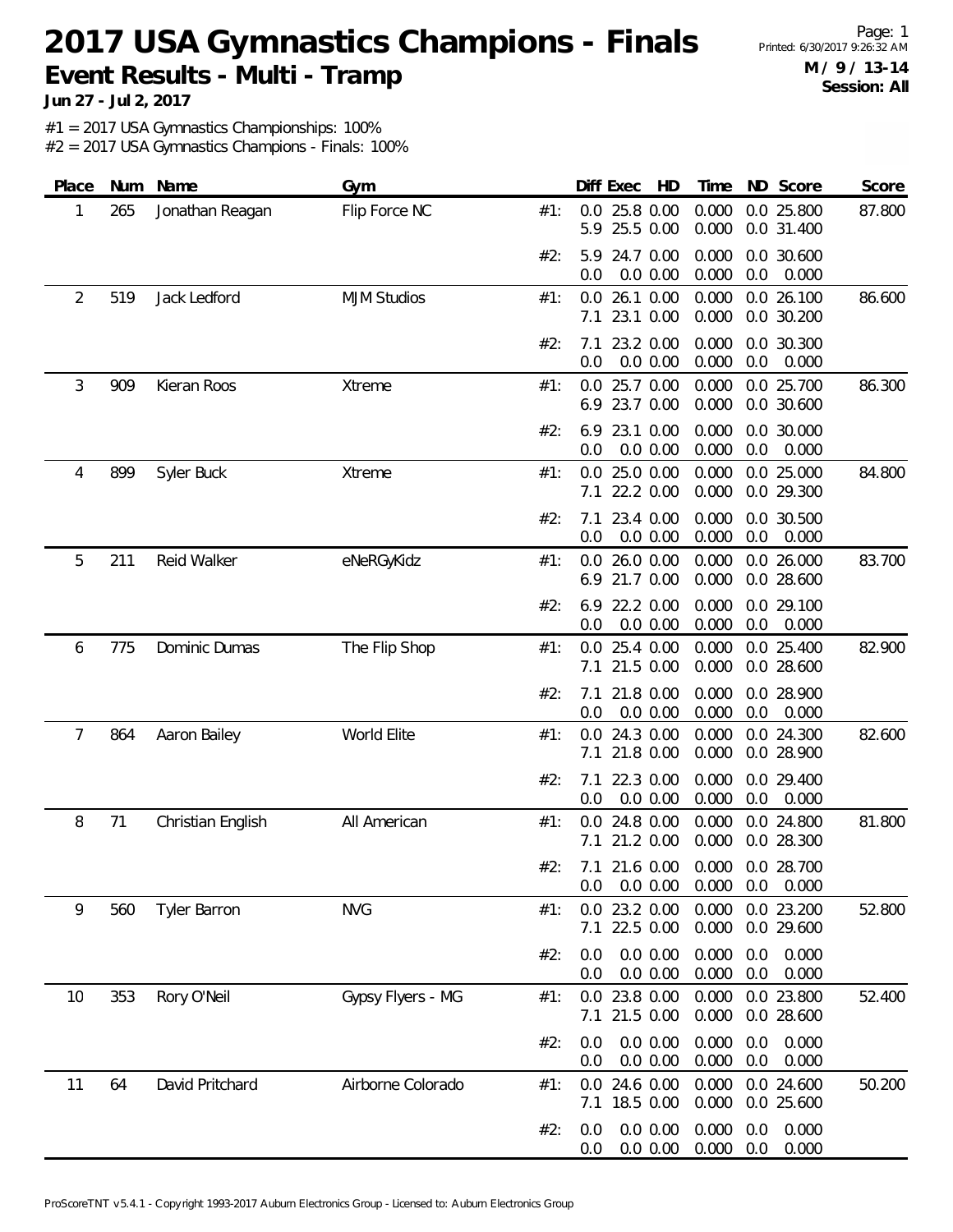Page: 2 **M / 9 / 13-14 Session: All**

**Jun 27 - Jul 2, 2017**

#1 = 2017 USA Gymnastics Championships: 100%

| Place | Num | Name                | Gym                   |     | Diff Exec<br>HD                          | ND Score<br>Time                               | Score  |
|-------|-----|---------------------|-----------------------|-----|------------------------------------------|------------------------------------------------|--------|
| 12    | 84  | <b>Tristan Edie</b> | Amplify Gymnastics    | #1: | 22.7 0.00<br>0.0<br>20.3 0.00<br>7.1     | 0.000<br>0.0 22.700<br>0.000<br>0.0 27.400     | 50.100 |
|       |     |                     |                       | #2: | $0.0\ 0.00$<br>0.0<br>$0.0\ 0.00$<br>0.0 | 0.000<br>0.0<br>0.000<br>0.000<br>0.0<br>0.000 |        |
| 13    | 791 | Nate Stearns        | <b>Top Star</b>       | #1: | 21.9 0.00<br>0.0<br>20.5 0.00<br>7.1     | 0.000<br>0.0 21.900<br>0.000<br>0.0 27.600     | 49.500 |
|       |     |                     |                       | #2: | $0.0\ 0.00$<br>0.0<br>0.0<br>$0.0\ 0.00$ | 0.000<br>0.0<br>0.000<br>0.0<br>0.000<br>0.000 |        |
| 14    | 287 | Caleb Cypher        | For the Kidz          | #1: | 21.8 0.00<br>0.0<br>20.4 0.00<br>7.1     | 0.000<br>0.0 21.800<br>0.000<br>0.0 27.500     | 49.300 |
|       |     |                     |                       | #2: | 0.0 0.00<br>0.0<br>0.0<br>0.0 0.00       | 0.000<br>0.0<br>0.000<br>0.000<br>0.0<br>0.000 |        |
| 15    | 413 | Cooper Rhoads       | <b>IK Gymnastics</b>  | #1: | 22.0 0.00<br>0.0<br>19.9 0.00<br>7.1     | 0.000<br>0.0 22.000<br>0.000<br>0.0 27.000     | 49.000 |
|       |     |                     |                       | #2: | $0.0\ 0.00$<br>0.0<br>0.0 0.00<br>0.0    | 0.000<br>0.0<br>0.000<br>0.000<br>0.0<br>0.000 |        |
| 16    | 214 | Hunter Moravec      | <b>ESCX</b>           | #1: | 21.9 0.00<br>0.0<br>19.9 0.00<br>7.1     | 0.000<br>0.0 21.900<br>0.000<br>0.0 27.000     | 48.900 |
|       |     |                     |                       | #2: | 0.0 0.00<br>0.0<br>0.0<br>0.0 0.00       | 0.000<br>0.0<br>0.000<br>0.000<br>0.000<br>0.0 |        |
| 17    | 823 | <b>Trevor Wolf</b>  | Unique Sports TNT     | #1: | 22.7 0.00<br>0.0<br>20.4 0.00<br>5.6     | 0.000<br>0.0 22.700<br>0.000<br>0.0 26.000     | 48.700 |
|       |     |                     |                       | #2: | 0.0 0.00<br>0.0<br>0.0 0.00<br>0.0       | 0.000<br>0.000<br>0.0<br>0.000<br>0.0<br>0.000 |        |
| 18    | 137 | Isaac Desmarais     | DeVeau's Gymnastics   | #1: | 21.8 0.00<br>0.0<br>19.7 0.00<br>6.3     | 0.000<br>0.0 21.800<br>0.000<br>0.0 26.000     | 47.800 |
|       |     |                     |                       | #2: | $0.0\ 0.00$<br>0.0<br>0.0 0.00<br>0.0    | 0.000<br>0.000<br>0.0<br>0.000<br>0.0<br>0.000 |        |
| 19    | 456 | Logan Walchuk       | <b>KMC Gymnastics</b> | #1: | 20.8 0.00<br>0.0<br>18.2 0.00<br>5.3     | 0.000<br>0.0 20.800<br>0.000<br>0.0 23.500     | 44.300 |
|       |     |                     |                       | #2: | 0.0 0.00<br>0.0<br>0.0 0.00<br>0.0       | 0.000<br>0.000<br>0.0<br>0.000<br>0.0<br>0.000 |        |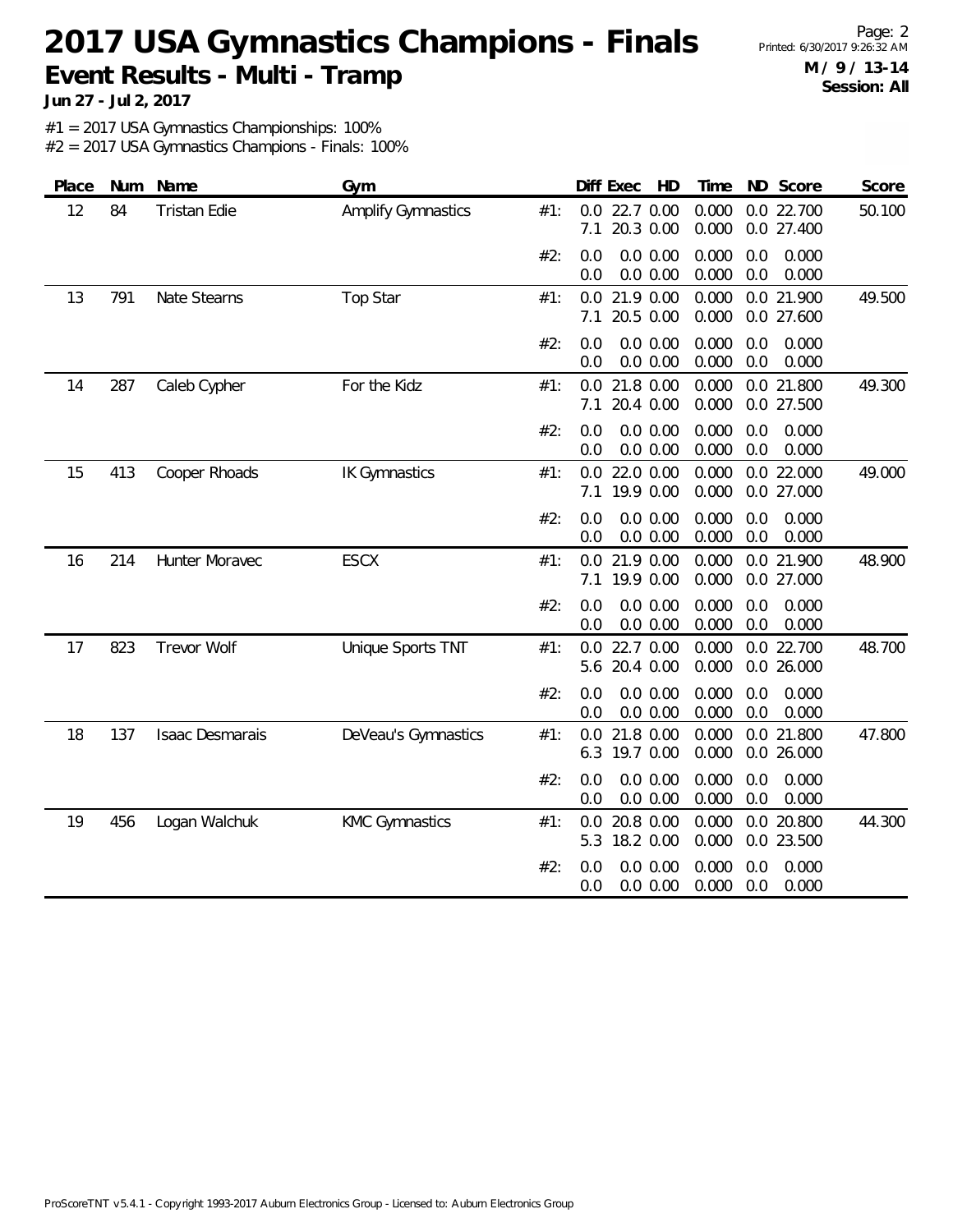Page: 1 **F / 9 / 15+ Session: All**

**Jun 27 - Jul 2, 2017**

#1 = 2017 USA Gymnastics Championships: 100%

| Place | Num | Name             | Gym                        |     | Diff Exec<br>HD                                | Time<br>ND Score                                        | Score  |
|-------|-----|------------------|----------------------------|-----|------------------------------------------------|---------------------------------------------------------|--------|
| 1     | 803 | Ashlynn Bohmfalk | ТT                         | #1: | 26.9 0.00<br>0.0<br>24.7 0.00<br>5.7           | 0.000<br>0.0 26.900<br>0.000<br>0.0 30.400              | 87.600 |
|       |     |                  |                            | #2: | 24.6 0.00<br>5.7<br>$0.0\ 0.00$<br>0.0         | 0.0 30.300<br>0.000<br>0.000<br>0.0<br>0.000            |        |
| 2     | 806 | Autumn Kreiter   | <b>TT</b>                  | #1: | 24.5 0.00<br>0.0<br>23.3 0.00<br>7.1           | 0.000<br>0.0 24.500<br>0.000<br>0.0 30.400              | 85.800 |
|       |     |                  |                            | #2: | 23.8 0.00<br>7.1<br>0.0<br>0.0 0.00            | 0.000<br>0.0 30.900<br>0.000<br>0.0<br>0.000            |        |
| 3     | 80  | Kayla Servantez  | All American               | #1: | 25.6 0.00<br>0.0<br>23.8 0.00<br>7.1           | 0.000<br>0.0 25.600<br>0.000<br>0.0 30.900              | 85.300 |
|       |     |                  |                            | #2: | 21.7 0.00<br>7.1<br>0.0<br>0.0 0.00            | 0.000<br>0.0 28.800<br>0.000<br>0.0<br>0.000            |        |
| 4     | 614 | Kaylee McCoy     | Premier Gymnastics         | #1: | 24.7 0.00<br>0.0<br>24.2 0.00<br>5.9           | 0.000<br>0.0 24.700<br>0.000<br>0.0 30.100              | 85.000 |
|       |     |                  |                            | #2: | 24.3 0.00<br>5.9<br>0.0 0.00<br>0.0            | 0.000<br>0.0 30.200<br>0.000<br>0.0<br>0.000            |        |
| 5     | 572 | Abby Bertrem     | Oklahoma Extreme           | #1: | 25.4 0.00<br>$0.0^{\circ}$<br>24.1 0.00<br>7.1 | 0.0 25.400<br>0.000<br>0.000<br>0.0 31.200              | 84.500 |
|       |     |                  |                            | #2: | 20.8 0.00<br>7.1<br>0.0 0.00<br>0.0            | 0.000<br>0.0 27.900<br>0.000<br>0.0<br>0.000            |        |
| 6     | 830 | Hope Flournoy    | Upsidedowners              | #1: | 24.8 0.00<br>0.0<br>23.4 0.00<br>6.9           | 0.000<br>0.0 24.800<br>0.000<br>0.0 30.300              | 83.700 |
|       |     |                  |                            | #2: | 21.7 0.00<br>6.9<br>0.0 0.00<br>0.0            | 0.000<br>0.0 28.600<br>0.000<br>0.0<br>0.000            |        |
| 7     | 554 | Rebecca Alphonce | Novaks                     | #1: | 24.7 0.00<br>0.0<br>23.2 0.00<br>6.8           | 0.000<br>0.0 24.700<br>0.000<br>0.0 30.000              | 83.100 |
|       |     |                  |                            | #2: | 6.8<br>21.6 0.00<br>0.0 0.00<br>0.0            | 0.000<br>0.0 28.400<br>0.000<br>0.0<br>0.000            |        |
| 8     | 57  | Ella Born        | Airborne Colorado          | #1: | 25.3 0.00<br>0.0<br>24.2 0.00<br>6.4           | 0.0 25.300<br>0.000<br>0.000<br>0.0 30.600              | 74.100 |
|       |     |                  |                            | #2۰ | 0.0 0.00<br>0.0                                | 3.5 14.7 0.00 0.000 0.0 18.200<br>0.000<br>0.0<br>0.000 |        |
| 9T    | 425 | Sidney Boroff    | <b>Integrity Athletics</b> | #1: | 25.6 0.00<br>0.0<br>21.7 0.00<br>7.1           | 0.0 25.600<br>0.000<br>0.000<br>0.0 28.800              | 54.400 |
|       |     |                  |                            | #2: | 0.0 0.00<br>0.0<br>0.0 0.00<br>0.0             | 0.000<br>0.0<br>0.000<br>0.000<br>0.0<br>0.000          |        |
| 9T    | 612 | Kennedy Kadlec   | Premier Gymnastics         | #1: | 0.0 24.9 0.00<br>6.0 23.5 0.00                 | 0.000<br>0.0 24.900<br>0.000<br>0.0 29.500              | 54.400 |
|       |     |                  |                            | #2: | 0.0 0.00<br>0.0<br>0.0 0.00<br>0.0             | 0.000<br>0.0<br>0.000<br>0.000<br>0.000<br>0.0          |        |
| 11T   | 34  | Jillian Krawtz   | Acrotex                    | #1: | 24.8 0.00<br>0.0<br>5.9 23.3 0.00              | 0.000<br>0.0 24.800<br>0.000<br>0.0 29.200              | 54.000 |
|       |     |                  |                            | #2: | 0.0 0.00<br>0.0<br>0.0 0.00<br>0.0             | 0.000<br>0.000<br>0.0<br>0.000<br>0.0<br>0.000          |        |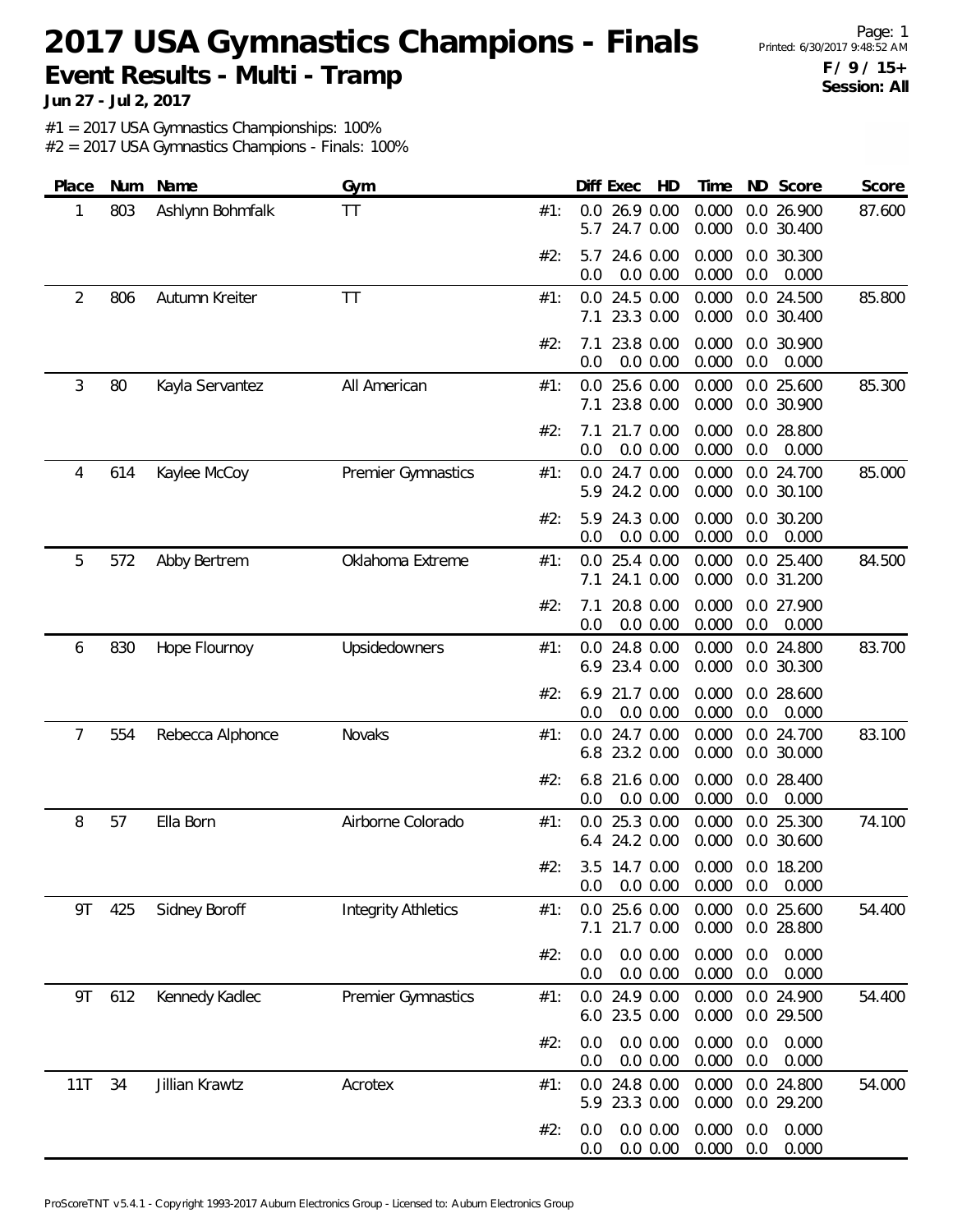Page: 2 **F / 9 / 15+ Session: All**

**Jun 27 - Jul 2, 2017**

#1 = 2017 USA Gymnastics Championships: 100%

| Place | Num | Name               | Gym                        |     |            | Diff Exec<br>HD                                      | Time           |            | ND Score                 | Score  |
|-------|-----|--------------------|----------------------------|-----|------------|------------------------------------------------------|----------------|------------|--------------------------|--------|
| 11T   | 81  | Nichole Servantez  | All American               | #1: | 0.0<br>6.4 | 24.8 0.00<br>22.8 0.00                               | 0.000<br>0.000 |            | 0.0 24.800<br>0.0 29.200 | 54.000 |
|       |     |                    |                            | #2: | 0.0<br>0.0 | 0.0 0.00<br>0.0 0.00                                 | 0.000<br>0.000 | 0.0<br>0.0 | 0.000<br>0.000           |        |
| 13    | 197 | Caidyn Garrett     | Elite Gymnastics           | #1: | 0.0<br>7.1 | 25.0 0.00<br>21.4 0.00                               | 0.000<br>0.000 |            | 0.0 25.000<br>0.0 28.500 | 53.500 |
|       |     |                    |                            | #2: | 0.0<br>0.0 | 0.0 0.00<br>0.0 0.00                                 | 0.000<br>0.000 | 0.0<br>0.0 | 0.000<br>0.000           |        |
| 14    | 644 | Arianna Moore      | <b>Scamps Gymnastics</b>   | #1: | 0.0<br>7.1 | 25.0 0.00<br>21.3 0.00                               | 0.000<br>0.000 | 0.0        | 0.0 25.000<br>28.400     | 53.400 |
|       |     |                    |                            | #2: | 0.0<br>0.0 | 0.0 0.00<br>0.0 0.00                                 | 0.000<br>0.000 | 0.0<br>0.0 | 0.000<br>0.000           |        |
| 15    | 619 | Laura Madigan      | Queen City                 | #1: | 0.0<br>7.1 | 25.6 0.00<br>19.3 0.00                               | 0.000<br>0.000 |            | 0.0 25.600<br>0.0 26.400 | 52.000 |
|       |     |                    |                            | #2: | 0.0<br>0.0 | 0.0 0.00<br>0.0 0.00                                 | 0.000<br>0.000 | 0.0<br>0.0 | 0.000<br>0.000           |        |
| 16T   | 352 | Gloriana O'Neil    | Gypsy Flyers - MG          | #1: | 0.0<br>7.1 | 23.1 0.00<br>21.6 0.00                               | 0.000<br>0.000 |            | 0.0 23.100<br>0.0 28.700 | 51.800 |
|       |     |                    |                            | #2: | 0.0<br>0.0 | 0.0 0.00<br>0.0 0.00                                 | 0.000<br>0.000 | 0.0<br>0.0 | 0.000<br>0.000           |        |
| 16T   | 692 | Victoria Manning   | Sonshine Gymnastics        | #1: | 0.0<br>6.0 | 23.9 0.00<br>21.9 0.00                               | 0.000<br>0.000 |            | 0.0 23.900<br>0.0 27.900 | 51.800 |
|       |     |                    |                            | #2: | 0.0<br>0.0 | 0.0 0.00<br>0.0 0.00                                 | 0.000<br>0.000 | 0.0<br>0.0 | 0.000<br>0.000           |        |
| 18    | 291 | Anja Whitehouse    | For the Kidz               | #1: | 0.0<br>6.3 | 23.8 0.00<br>21.4 0.00                               | 0.000<br>0.000 |            | 0.0 23.800<br>0.0 27.700 | 51.500 |
|       |     |                    |                            | #2: | 0.0<br>0.0 | 0.0 0.00<br>0.0 0.00                                 | 0.000<br>0.000 | 0.0<br>0.0 | 0.000<br>0.000           |        |
| 19    | 721 | Katie Daley        | <b>Stick It Gymnastics</b> | #1: | 0.0<br>6.0 | 23.4 0.00<br>21.8 0.00                               | 0.000<br>0.000 |            | 0.0 23.400<br>0.0 27.800 | 51.200 |
|       |     |                    |                            | #2∙ | 0.0        | $0.0$ $0.0$ $0.00$ $0.000$ $0.0$ $0.000$<br>0.0 0.00 | 0.000          | 0.0        | 0.000                    |        |
| 20    | 688 | Georgeanna Gray    | Sonshine Academy           | #1: | 0.0        | 23.3 0.00<br>6.2 21.5 0.00                           | 0.000<br>0.000 |            | 0.0 23.300<br>0.0 27.700 | 51.000 |
|       |     |                    |                            | #2: | 0.0<br>0.0 | 0.0 0.00<br>0.0 0.00                                 | 0.000<br>0.000 | 0.0<br>0.0 | 0.000<br>0.000           |        |
| 21    | 696 | Kaitlyn Firestone  | Springtime T&T             | #1: | 0.0        | 24.3 0.00<br>6.4 19.7 0.00                           | 0.000<br>0.000 |            | 0.0 24.300<br>0.0 26.100 | 50.400 |
|       |     |                    |                            | #2: | 0.0<br>0.0 | 0.0 0.00<br>0.0 0.00                                 | 0.000<br>0.000 | 0.0<br>0.0 | 0.000<br>0.000           |        |
| 22    | 194 | <b>Emily White</b> | Edge Sports                | #1: | 0.0        | 21.8 0.00<br>6.9 21.5 0.00                           | 0.000<br>0.000 |            | 0.0 21.800<br>0.0 28.400 | 50.200 |
|       |     |                    |                            | #2: | 0.0<br>0.0 | 0.0 0.00<br>0.0 0.00                                 | 0.000<br>0.000 | 0.0<br>0.0 | 0.000<br>0.000           |        |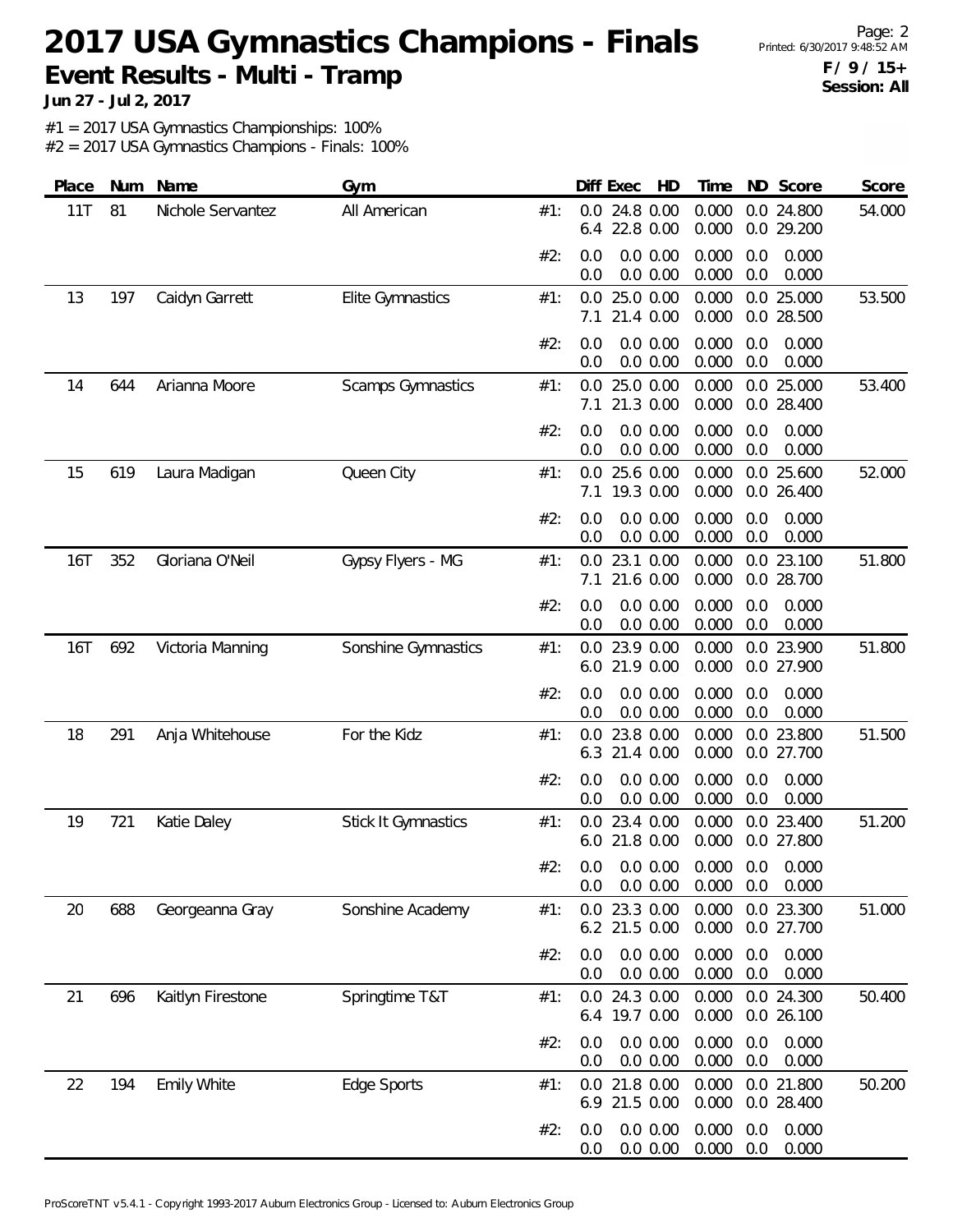Page: 3 **F / 9 / 15+ Session: All**

**Jun 27 - Jul 2, 2017**

#1 = 2017 USA Gymnastics Championships: 100%

| Place | Num | Name                | Gym                 |     | Diff Exec<br>HD                      | ND Score<br>Time                                      | Score  |
|-------|-----|---------------------|---------------------|-----|--------------------------------------|-------------------------------------------------------|--------|
| 23    | 674 | <b>Elly Boshers</b> | Skywalkers          | #1: | 22.1 0.00<br>0.0<br>21.6 0.00<br>6.3 | 0.000<br>$0.0$ 22.100<br>0.000<br>0.0 27.900          | 50.000 |
|       |     |                     |                     | #2: | 0.0 0.00<br>0.0<br>0.0 0.00<br>0.0   | 0.000<br>0.0<br>0.000<br>0.000<br>0.0<br>0.000        |        |
| 24    | 698 | Hannah Hawley       | Springtime T&T      | #1: | 22.5 0.00<br>0.0<br>21.4 0.00<br>5.5 | 0.0 22.500<br>0.000<br>0.000<br>0.0 26.900            | 49.400 |
|       |     |                     |                     | #2: | 0.0 0.00<br>0.0<br>0.0 0.00<br>0.0   | 0.000<br>0.000<br>0.0<br>0.000<br>0.0<br>0.000        |        |
| 25    | 404 | Kalle Blizzard      | Horizon Gymnastics  | #1: | 22.0 0.00<br>0.0<br>21.1 0.00<br>6.1 | 0.000<br>0.0 22.000<br>0.000<br>0.0 27.200            | 49.200 |
|       |     |                     |                     | #2: | 0.0 0.00<br>0.0<br>0.0 0.00<br>0.0   | 0.000<br>0.000<br>0.0<br>0.000<br>0.0<br>0.000        |        |
| 26T   | 330 | Elena Butler        | Gymfinity           | #1: | 22.9 0.00<br>0.0<br>19.8 0.00<br>6.0 | 0.000<br>0.0 22.900<br>0.000<br>0.0 25.800            | 48.700 |
|       |     |                     |                     | #2: | 0.0 0.00<br>0.0<br>0.0 0.00<br>0.0   | 0.000<br>0.000<br>0.0<br>0.000<br>0.0<br>0.000        |        |
| 26T   | 470 | Kiley Cryer         | Legacy T&T          | #1: | 23.9 0.00<br>0.0<br>20.2 0.00<br>4.6 | 0.000<br>0.0 23.900<br>0.000<br>0.0 24.800            | 48.700 |
|       |     |                     |                     | #2: | 0.0 0.00<br>0.0<br>0.0 0.00<br>0.0   | 0.000<br>0.000<br>0.0<br>0.000<br>0.0<br>0.000        |        |
| 28    | 695 | Hannah Crosby       | Springtime T&T      | #1: | 19.8 0.00<br>0.0<br>22.6 0.00<br>5.9 | 0.000<br>0.0 19.800<br>0.000<br>0.0 28.500            | 48.300 |
|       |     |                     |                     | #2: | 0.0 0.00<br>0.0<br>0.0 0.00<br>0.0   | 0.000<br>0.0<br>0.000<br>0.000<br>0.0<br>0.000        |        |
| 29    | 411 | Lexus Sweet         | Horizon Gymnastics  | #1: | 23.0 0.00<br>0.0<br>5.7<br>19.4 0.00 | 0.000<br>0.0 23.000<br>0.000<br>0.0 25.100            | 48.100 |
|       |     |                     |                     | #2: | 0.0 0.00<br>0.0<br>0.0 0.00<br>0.0   | 0.000<br>0.000<br>0.0<br>0.000<br>0.0<br>0.000        |        |
| 30    | 449 | Amanda Binger       | KC Trampoline Club  | #1: | 23.0 0.00<br>0.0<br>18.2 0.00<br>6.0 | 0.000<br>0.0 23.000<br>0.000<br>0.0 24.200            | 47.200 |
|       |     |                     |                     | #2: | 0.0 0.00<br>0.0                      | 0.0 0.0 0.00 0.000 0.0 0.000<br>0.000<br>0.0<br>0.000 |        |
| 31    | 305 | Ryann Hassett       | Giguere Gymnastics  | #1: | 20.8 0.00<br>0.0<br>18.9 0.00<br>6.0 | 0.0 20.800<br>0.000<br>0.000<br>0.0 24.900            | 45.700 |
|       |     |                     |                     | #2: | 0.0 0.00<br>0.0<br>0.0 0.00<br>0.0   | 0.000<br>0.0<br>0.000<br>0.000<br>0.0<br>0.000        |        |
| 32    | 182 | Ellee Edgar         | Eagle Gymnastics TX | #1: | 0.0 25.5 0.00<br>4.2 15.5 0.00       | 0.000<br>0.0 25.500<br>0.000<br>0.0 19.700            | 45.200 |
|       |     |                     |                     | #2: | 0.0 0.00<br>0.0<br>0.0<br>0.0 0.00   | 0.000<br>0.000<br>0.0<br>0.000<br>0.0<br>0.000        |        |
| 33T   | 256 | Miranda Smith       | Fire                | #1: | 0.0 21.5 0.00<br>5.0 21.3 0.00       | 0.000<br>0.0 21.500<br>0.000 -3.0 23.300              | 44.800 |
|       |     |                     |                     | #2: | 0.0 0.00<br>0.0<br>0.0 0.00<br>0.0   | 0.000<br>0.000<br>0.0<br>0.000<br>0.0<br>0.000        |        |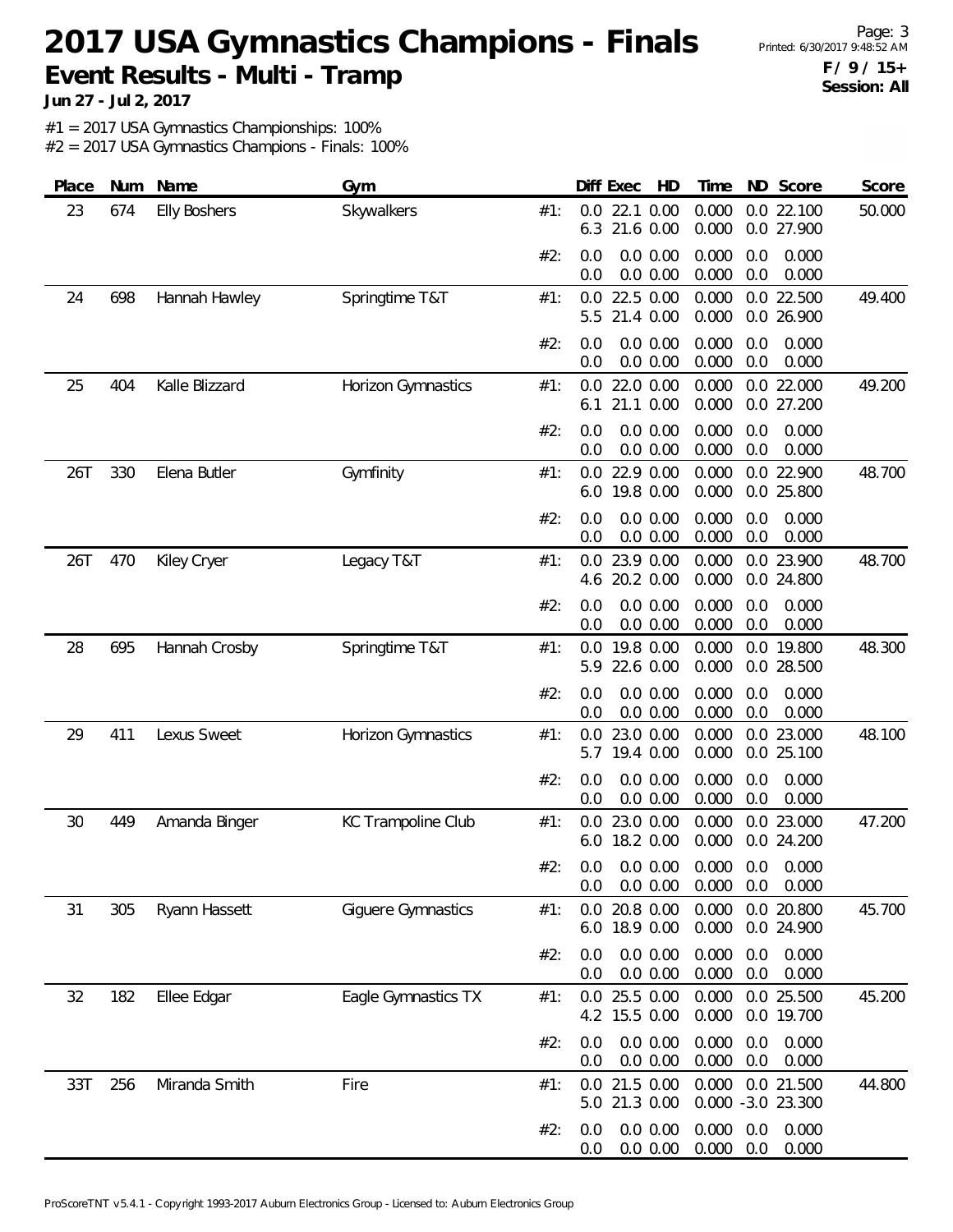Page: 4 **F / 9 / 15+ Session: All**

**Jun 27 - Jul 2, 2017**

#1 = 2017 USA Gymnastics Championships: 100%

| Place | Num | Name               | Gym                        |     | HD<br>Diff Exec                       | ND Score<br>Time                                | Score  |
|-------|-----|--------------------|----------------------------|-----|---------------------------------------|-------------------------------------------------|--------|
| 33T   | 438 | Madalyn Fitzanko   | J and J T&T                | #1: | 23.1 0.00<br>0.0<br>17.1 0.00<br>4.6  | 0.000<br>0.0 23.100<br>0.000<br>0.0 21.700      | 44.800 |
|       |     |                    |                            | #2: | 0.0 0.00<br>0.0<br>$0.0\ 0.00$<br>0.0 | 0.000<br>0.0<br>0.000<br>0.000<br>0.0<br>0.000  |        |
| 35    | 396 | Megan Phillips     | <b>High Altitude</b>       | #1: | 20.6 0.00<br>0.0<br>20.5 0.00<br>4.8  | 0.000<br>0.0 20.600<br>0.000<br>$-3.0$ 22.300   | 42.900 |
|       |     |                    |                            | #2: | $0.0\ 0.00$<br>0.0<br>0.0<br>0.0 0.00 | 0.000<br>0.0<br>0.000<br>0.000<br>0.0<br>0.000  |        |
| 36    | 785 | Abby Dunham        | <b>Top Star</b>            | #1: | 14.4 0.00<br>0.0<br>22.4 0.00<br>6.0  | 0.000<br>0.0 14.400<br>0.000<br>0.0 28.400      | 42.800 |
|       |     |                    |                            | #2: | $0.0\ 0.00$<br>0.0<br>0.0<br>0.0 0.00 | 0.000<br>0.0<br>0.000<br>0.000<br>0.0<br>0.000  |        |
| 37    | 781 | Kirstin Parkinen   | The Palaestra              | #1: | 21.9 0.00<br>0.0<br>18.9 0.00<br>4.6  | 0.000<br>0.0 21.900<br>0.000 -3.0 20.500        | 42.400 |
|       |     |                    |                            | #2: | 0.0 0.00<br>0.0<br>0.0 0.00<br>0.0    | 0.000<br>0.0<br>0.000<br>0.000<br>0.0<br>0.000  |        |
| 38    | 83  | Jordan Weaver      | All American               | #1: | 24.7 0.00<br>0.0<br>13.5 0.00<br>4.0  | 0.000<br>0.0 24.700<br>0.000<br>0.0 17.500      | 42.200 |
|       |     |                    |                            | #2: | 0.0 0.00<br>0.0<br>0.0<br>0.0 0.00    | 0.000<br>0.000<br>0.0<br>0.000<br>0.000<br>0.0  |        |
| 39    | 408 | Kylie Edminson     | Horizon Gymnastics         | #1: | 3.8 0.00<br>0.0<br>21.8 0.00<br>6.0   | 0.000<br>0.0<br>3.800<br>0.000<br>0.0<br>27.800 | 31.600 |
|       |     |                    |                            | #2: | 0.0<br>0.0 0.00<br>0.0 0.00<br>0.0    | 0.000<br>0.0<br>0.000<br>0.000<br>0.0<br>0.000  |        |
| 40    | 166 | Jacqueline Harriot | <b>Dynamite Gymnastics</b> | #1: | 22.8 0.00<br>0.0<br>2.3<br>6.1 0.00   | 0.000<br>0.0 22.800<br>0.000<br>0.0<br>8.400    | 31.200 |
|       |     |                    |                            | #2: | 0.0 0.00<br>0.0<br>0.0 0.00<br>0.0    | 0.000<br>0.000<br>0.0<br>0.000<br>0.0<br>0.000  |        |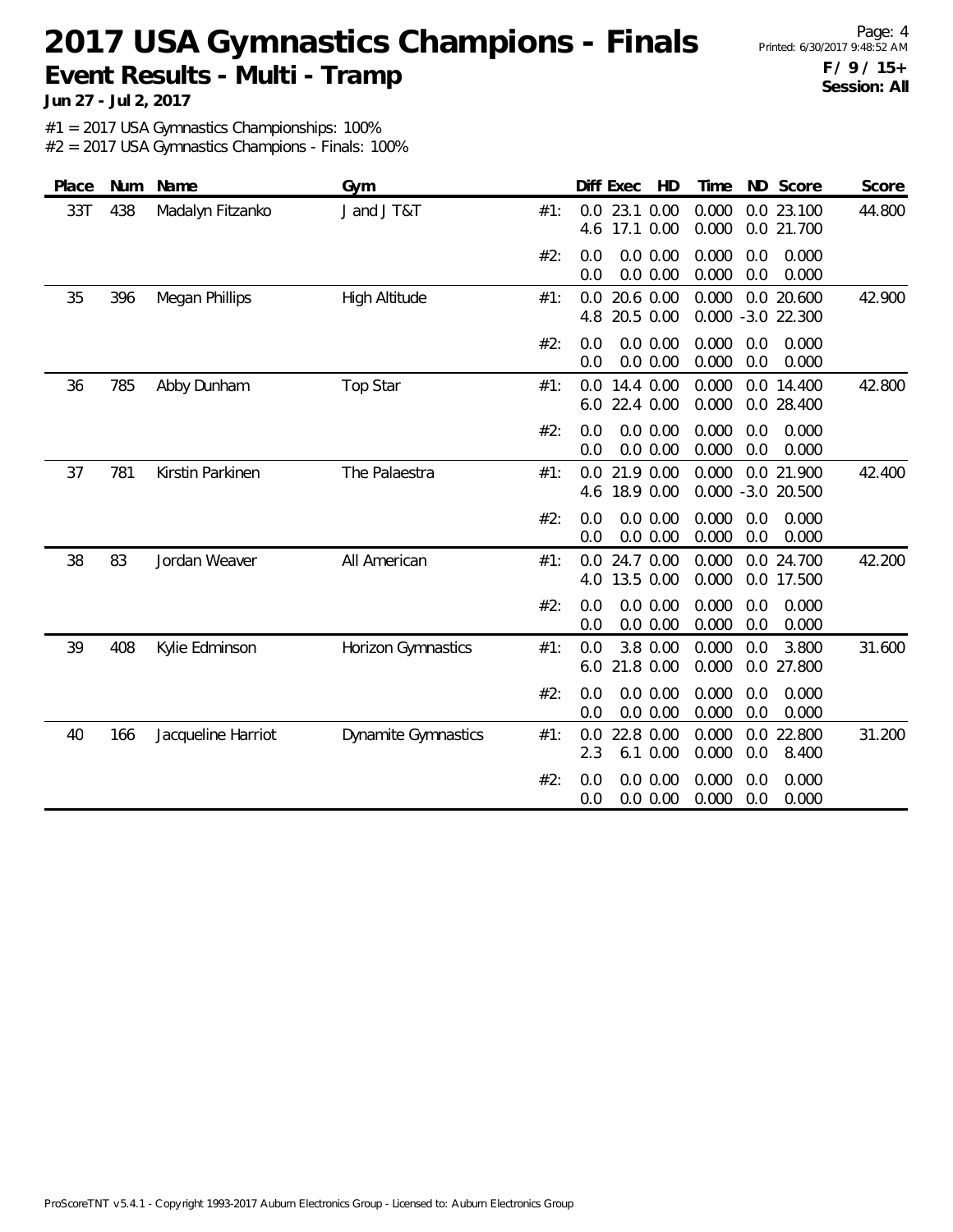Page: 1 **M / 9 / 15+ Session: All**

**Jun 27 - Jul 2, 2017**

#1 = 2017 USA Gymnastics Championships: 100%

| Place | <b>Num</b> | Name                   | Gym                        |     | Diff Exec<br>HD                                   | Time                         | ND Score                 | Score  |
|-------|------------|------------------------|----------------------------|-----|---------------------------------------------------|------------------------------|--------------------------|--------|
| 1     | 685        | Matt Whitmer           | So Cal TTC                 | #1: | 25.9 0.00<br>0.0<br>25.2 0.00<br>7.1              | 0.000<br>0.000               | 0.0 25.900<br>0.0 32.300 | 87.500 |
|       |            |                        |                            | #2: | 22.2 0.00<br>7.1<br>0.0 0.00<br>0.0               | 0.000<br>0.000<br>0.0        | 0.0 29.300<br>0.000      |        |
| 2     | 903        | <b>Ethen Gutierrez</b> | Xtreme                     | #1: | 25.1 0.00<br>0.0<br>24.1 0.00<br>7.1              | 0.000<br>0.000               | 0.0 25.100<br>0.0 31.200 | 86.300 |
|       |            |                        |                            | #2: | 22.9 0.00<br>7.1<br>0.0<br>0.0 0.00               | 0.000<br>0.000<br>0.0        | 0.0 30.000<br>0.000      |        |
| 3     | 355        | Jack Yerxa             | Gypsy Flyers - MG          | #1: | 0.0<br>25.7 0.00<br>22.8 0.00<br>7.1              | 0.000<br>0.000               | 0.0 25.700<br>0.0 29.900 | 85.800 |
|       |            |                        |                            | #2: | 23.1 0.00<br>7.1<br>0.0<br>0.0 0.00               | 0.000<br>0.000<br>0.0        | 0.0 30.200<br>0.000      |        |
| 4     | 910        | Aden Smith             | Xtreme                     | #1: | 25.0 0.00<br>0.0<br>23.7 0.00<br>7.1              | 0.000<br>0.000               | 0.0 25.000<br>0.0 30.800 | 84.800 |
|       |            |                        |                            | #2: | 21.9 0.00<br>7.1<br>0.0 0.00<br>0.0               | 0.000<br>0.000<br>0.0        | 0.0 29.000<br>0.000      |        |
| 5     | 138        | Jacob Freedman         | DeVeau's Gymnastics        | #1: | 25.4 0.00<br>0.0<br>22.6 0.00<br>6.4              | 0.000<br>0.000               | 0.0 25.400<br>0.0 29.000 | 84.200 |
|       |            |                        |                            | #2: | 23.4 0.00<br>6.4<br>0.0<br>0.0 0.00               | 0.000<br>0.000<br>0.0        | 0.0 29.800<br>0.000      |        |
| 6     | 748        | Alex Kraus             | <b>Tatarus Gymnastics</b>  | #1: | 25.1 0.00<br>0.0<br>22.4 0.00<br>6.6              | 0.000<br>0.000               | 0.0 25.100<br>0.0 29.000 | 82.800 |
|       |            |                        |                            | #2: | 22.1 0.00<br>6.6<br>0.0<br>0.0 0.00               | 0.000<br>0.000<br>0.0        | 0.0 28.700<br>0.000      |        |
| 7     | 430        | Patrick McFarlane      | <b>Integrity Athletics</b> | #1: | 25.8 0.00<br>0.0<br>21.7 0.00<br>6.4              | 0.000<br>0.000               | 0.0 25.800<br>0.0 28.100 | 82.500 |
|       |            |                        |                            | #2: | 22.2 0.00<br>6.4<br>0.0 0.00<br>0.0               | 0.000<br>0.000<br>0.0        | 0.0 28.600<br>0.000      |        |
| 8     | 163        | Chris Butler           | Dynamite Gymnastics        | #1: | 25.3 0.00<br>0.0<br>21.3 0.00<br>7.1              | 0.000<br>0.000               | 0.0 25.300<br>0.0 28.400 | 78.200 |
|       |            |                        |                            | #2: | 7.1 17.4 0.00 0.000 0.0 24.500<br>0.0 0.00<br>0.0 | 0.000                        | $0.0\quad 0.000$         |        |
| 9     | 473        | <b>Tyler Presser</b>   | Legacy T&T                 | #1: | 0.0 23.7 0.00<br>22.2 0.00<br>7.1                 | 0.000<br>0.000               | 0.0 23.700<br>0.0 29.300 | 61.900 |
|       |            |                        |                            | #2: | 6.2 0.00<br>2.7<br>0.0 0.00<br>0.0                | 0.000<br>0.0<br>0.000<br>0.0 | 8.900<br>0.000           |        |
| 10    | 548        | Matthew Paul           | <b>NLA</b>                 | #1: | 0.0 23.8 0.00<br>6.4 21.9 0.00                    | 0.000<br>0.000               | 0.0 23.800<br>0.0 28.300 | 52.100 |
|       |            |                        |                            | #2: | 0.0 0.00<br>0.0<br>0.0 0.00<br>0.0                | 0.000<br>0.0<br>0.000<br>0.0 | 0.000<br>0.000           |        |
| 11    | 392        | Kaden Garcia           | High Altitude              | #1: | 23.1 0.00<br>0.0<br>7.1 21.6 0.00                 | 0.000<br>0.000               | 0.0 23.100<br>0.0 28.700 | 51.800 |
|       |            |                        |                            | #2: | 0.0 0.00<br>0.0<br>0.0 0.00<br>0.0                | 0.000<br>0.0<br>0.000<br>0.0 | 0.000<br>0.000           |        |